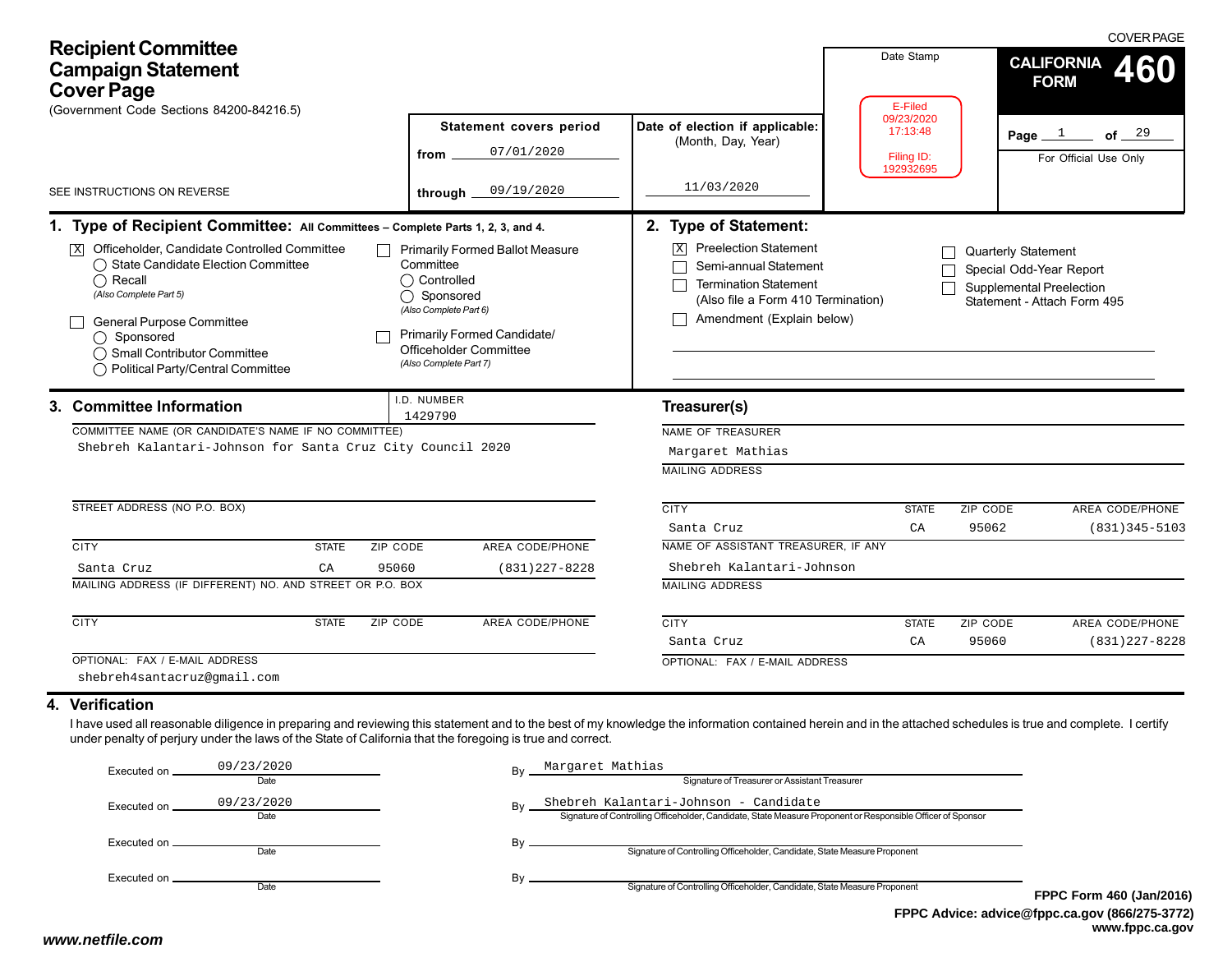#### **Recipient Committee Campaign Statement Cover Page — Part 2**

#### **5. Officeholder or Candidate Controlled Committee**

| NAME OF OFFICEHOLDER OR CANDIDATE                                          |             |              |       |
|----------------------------------------------------------------------------|-------------|--------------|-------|
| Shebreh Kalantari-Johnson                                                  |             |              |       |
| OFFICE SOUGHT OR HELD (INCLUDE LOCATION AND DISTRICT NUMBER IF APPLICABLE) |             |              |       |
| City Council Member Santa Cruz                                             |             |              |       |
| RESIDENTIAL/BUSINESS ADDRESS (NO. AND STREET)                              | <b>CITY</b> | <b>STATE</b> | 7IP   |
|                                                                            | Santa Cruz  | CA           | 95060 |

**Related Committees Not Included in this Statement:** *List any committees not included in this statement that are controlled by you or are primarily formed to receive contributions or make expenditures on behalf of your candidacy.*

|              | I.D. NUMBER |                                                                                      |
|--------------|-------------|--------------------------------------------------------------------------------------|
|              |             |                                                                                      |
|              |             | CONTROLLED COMMITTEE?                                                                |
|              | <b>YES</b>  | <b>NO</b>                                                                            |
|              |             |                                                                                      |
|              |             |                                                                                      |
| <b>STATE</b> |             | AREA CODE/PHONE                                                                      |
|              |             |                                                                                      |
|              | I.D. NUMBER |                                                                                      |
|              |             |                                                                                      |
|              |             |                                                                                      |
|              |             | CONTROLLED COMMITTEE?                                                                |
|              | <b>YES</b>  | NO                                                                                   |
|              |             |                                                                                      |
|              |             |                                                                                      |
| <b>STATE</b> |             | AREA CODE/PHONE                                                                      |
|              |             | STREET ADDRESS (NO P.O. BOX)<br>ZIP CODE<br>STREET ADDRESS (NO P.O. BOX)<br>ZIP CODE |

#### **6. Primarily Formed Ballot Measure Committee**

| NAME OF BALLOT MEASURE |  |
|------------------------|--|
|------------------------|--|

| <b>BALLOT NO. OR LETTER</b> | <b>JURISDICTION</b> | <b>SUPPORT</b><br><b>OPPOSE</b> |
|-----------------------------|---------------------|---------------------------------|
|-----------------------------|---------------------|---------------------------------|

**Identify the controlling officeholder, candidate, or state measure proponent, if any.**

NAME OF OFFICEHOLDER, CANDIDATE, OR PROPONENT

| OFFICE SOUGHT OR HELD | I DISTRICT NO. IF ANY |
|-----------------------|-----------------------|
|                       |                       |

#### **7. Primarily Formed Candidate/Officeholder Committee** *List names of officeholder(s) or candidate(s) for which this committee is primarily formed.*

| NAME OF OFFICEHOLDER OR CANDIDATE | OFFICE SOUGHT OR HELD | <b>SUPPORT</b><br><b>OPPOSE</b> |
|-----------------------------------|-----------------------|---------------------------------|
| NAME OF OFFICEHOLDER OR CANDIDATE | OFFICE SOUGHT OR HELD | <b>SUPPORT</b><br><b>OPPOSE</b> |
| NAME OF OFFICEHOLDER OR CANDIDATE | OFFICE SOUGHT OR HELD | <b>SUPPORT</b><br><b>OPPOSE</b> |
| NAME OF OFFICEHOLDER OR CANDIDATE | OFFICE SOUGHT OR HELD | <b>SUPPORT</b><br><b>OPPOSE</b> |

*Attach continuation sheets if necessary*

COVER PAGE - PART 2

**460**

Page <u>2</u> of 29

**CALIFORNIA FORM**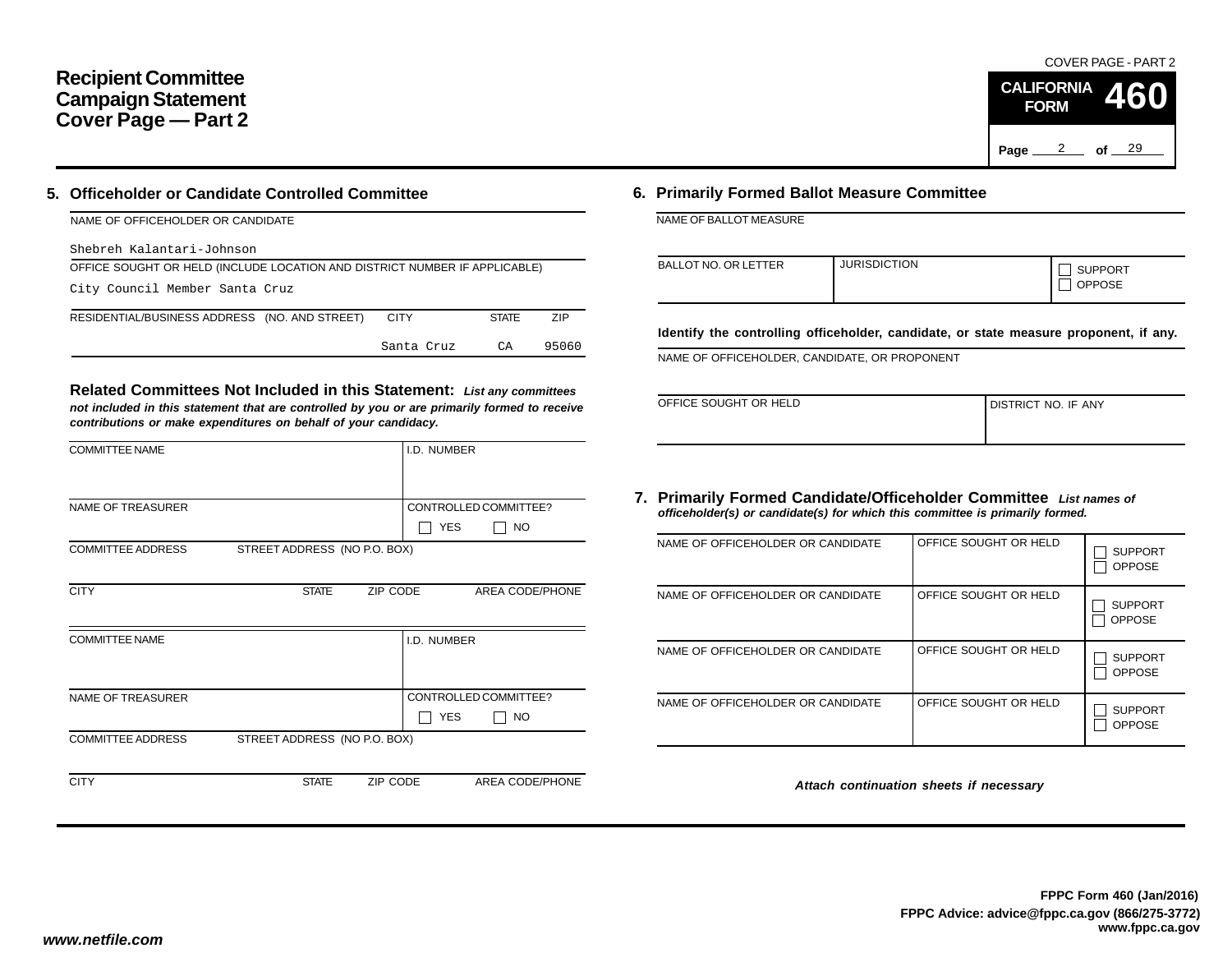| <b>Campaign Disclosure Statement</b>                                              |      |                                                                                                                                                                                                                                                                                                                                                                           |  |                                                                                        |                         |                                                                 | <b>SUMMARY PAGE</b>                                                                                                                                                                                                                                                                                                 |
|-----------------------------------------------------------------------------------|------|---------------------------------------------------------------------------------------------------------------------------------------------------------------------------------------------------------------------------------------------------------------------------------------------------------------------------------------------------------------------------|--|----------------------------------------------------------------------------------------|-------------------------|-----------------------------------------------------------------|---------------------------------------------------------------------------------------------------------------------------------------------------------------------------------------------------------------------------------------------------------------------------------------------------------------------|
| <b>Summary Page</b>                                                               |      | Amounts may be rounded<br>to whole dollars.                                                                                                                                                                                                                                                                                                                               |  |                                                                                        | Statement covers period | <b>CALIFORNIA</b><br>460                                        |                                                                                                                                                                                                                                                                                                                     |
|                                                                                   |      |                                                                                                                                                                                                                                                                                                                                                                           |  |                                                                                        | from $-$                | 07/01/2020                                                      | <b>FORM</b>                                                                                                                                                                                                                                                                                                         |
|                                                                                   |      |                                                                                                                                                                                                                                                                                                                                                                           |  |                                                                                        | through.                | 09/19/2020                                                      | Page $3$ of $29$                                                                                                                                                                                                                                                                                                    |
| SEE INSTRUCTIONS ON REVERSE<br>NAME OF FILER                                      |      |                                                                                                                                                                                                                                                                                                                                                                           |  |                                                                                        |                         |                                                                 | I.D. NUMBER                                                                                                                                                                                                                                                                                                         |
| Shebreh Kalantari-Johnson for Santa Cruz City Council 2020                        |      |                                                                                                                                                                                                                                                                                                                                                                           |  |                                                                                        |                         |                                                                 | 1429790                                                                                                                                                                                                                                                                                                             |
| <b>Contributions Received</b>                                                     |      | Column A<br>TOTAL THIS PERIOD<br>(FROM ATTACHED SCHEDULES)                                                                                                                                                                                                                                                                                                                |  | <b>Column B</b><br><b>CALENDAR YEAR</b><br>TOTAL TO DATE                               |                         | <b>General Elections</b>                                        | <b>Calendar Year Summary for Candidates</b><br>Running in Both the State Primary and                                                                                                                                                                                                                                |
|                                                                                   |      | $\frac{27,283.81}{2}$                                                                                                                                                                                                                                                                                                                                                     |  | $\frac{1}{3}$ 27, 283.81                                                               |                         |                                                                 |                                                                                                                                                                                                                                                                                                                     |
|                                                                                   |      | 0.00                                                                                                                                                                                                                                                                                                                                                                      |  |                                                                                        | 0.00                    |                                                                 | $1/1$ through $6/30$<br>7/1 to Date                                                                                                                                                                                                                                                                                 |
|                                                                                   |      |                                                                                                                                                                                                                                                                                                                                                                           |  | $\frac{1}{27,283.81}$                                                                  |                         | 20. Contributions<br>Received                                   | $\frac{1}{2}$ $\frac{1}{2}$ $\frac{1}{2}$ $\frac{1}{2}$ $\frac{1}{2}$ $\frac{1}{2}$ $\frac{1}{2}$ $\frac{1}{2}$ $\frac{1}{2}$ $\frac{1}{2}$ $\frac{1}{2}$ $\frac{1}{2}$ $\frac{1}{2}$ $\frac{1}{2}$ $\frac{1}{2}$ $\frac{1}{2}$ $\frac{1}{2}$ $\frac{1}{2}$ $\frac{1}{2}$ $\frac{1}{2}$ $\frac{1}{2}$ $\frac{1}{2}$ |
|                                                                                   |      | 250.00                                                                                                                                                                                                                                                                                                                                                                    |  |                                                                                        | 250.00                  | 21. Expenditures                                                |                                                                                                                                                                                                                                                                                                                     |
|                                                                                   |      |                                                                                                                                                                                                                                                                                                                                                                           |  | $\mathbb{S}$                                                                           | 27,533.81               | Made                                                            | $\frac{1}{2}$ $\frac{1}{2}$ $\frac{1}{2}$ $\frac{1}{2}$ $\frac{1}{2}$ $\frac{1}{2}$ $\frac{1}{2}$ $\frac{1}{2}$ $\frac{1}{2}$ $\frac{1}{2}$ $\frac{1}{2}$ $\frac{1}{2}$ $\frac{1}{2}$ $\frac{1}{2}$ $\frac{1}{2}$ $\frac{1}{2}$ $\frac{1}{2}$ $\frac{1}{2}$ $\frac{1}{2}$ $\frac{1}{2}$ $\frac{1}{2}$ $\frac{1}{2}$ |
| <b>Expenditures Made</b>                                                          |      |                                                                                                                                                                                                                                                                                                                                                                           |  |                                                                                        |                         | <b>Expenditure Limit Summary for State</b><br><b>Candidates</b> |                                                                                                                                                                                                                                                                                                                     |
|                                                                                   |      | 0.00                                                                                                                                                                                                                                                                                                                                                                      |  |                                                                                        | 0.00                    |                                                                 |                                                                                                                                                                                                                                                                                                                     |
|                                                                                   |      |                                                                                                                                                                                                                                                                                                                                                                           |  | 9,219.53                                                                               |                         |                                                                 | 22. Cumulative Expenditures Made*<br>(If Subject to Voluntary Expenditure Limit)                                                                                                                                                                                                                                    |
| 9. Accrued Expenses (Unpaid Bills)  Schedule F, Line 3                            |      | 0.00                                                                                                                                                                                                                                                                                                                                                                      |  |                                                                                        | 0.00                    | Date of Election                                                | <b>Total to Date</b>                                                                                                                                                                                                                                                                                                |
|                                                                                   |      | 250.00<br>$\label{eq:2} \mathcal{L} = \frac{1}{2} \sum_{i=1}^n \frac{1}{2} \sum_{i=1}^n \frac{1}{2} \sum_{i=1}^n \frac{1}{2} \sum_{i=1}^n \frac{1}{2} \sum_{i=1}^n \frac{1}{2} \sum_{i=1}^n \frac{1}{2} \sum_{i=1}^n \frac{1}{2} \sum_{i=1}^n \frac{1}{2} \sum_{i=1}^n \frac{1}{2} \sum_{i=1}^n \frac{1}{2} \sum_{i=1}^n \frac{1}{2} \sum_{i=1}^n \frac{1}{2} \sum_{i=1}$ |  |                                                                                        | 250.00                  | (mm/dd/yy)                                                      |                                                                                                                                                                                                                                                                                                                     |
|                                                                                   |      |                                                                                                                                                                                                                                                                                                                                                                           |  | $\frac{1}{2}$ 9,469.53                                                                 |                         |                                                                 | $$$ $$$                                                                                                                                                                                                                                                                                                             |
| <b>Current Cash Statement</b>                                                     |      |                                                                                                                                                                                                                                                                                                                                                                           |  |                                                                                        |                         | $\sqrt{1}$                                                      | $\frac{1}{2}$                                                                                                                                                                                                                                                                                                       |
| 12. Beginning Cash Balance  Previous Summary Page, Line 16 \$ _______________0.00 |      |                                                                                                                                                                                                                                                                                                                                                                           |  | To calculate Column B, add                                                             |                         |                                                                 |                                                                                                                                                                                                                                                                                                                     |
|                                                                                   |      | 27,283.81                                                                                                                                                                                                                                                                                                                                                                 |  | amounts in Column A to the<br>corresponding amounts                                    |                         |                                                                 |                                                                                                                                                                                                                                                                                                                     |
|                                                                                   |      | 0.00                                                                                                                                                                                                                                                                                                                                                                      |  | from Column B of your last                                                             |                         | reported in Column B.                                           | *Amounts in this section may be different from amounts                                                                                                                                                                                                                                                              |
|                                                                                   |      | 9,219.53                                                                                                                                                                                                                                                                                                                                                                  |  | report. Some amounts in<br>Column A may be negative                                    |                         |                                                                 |                                                                                                                                                                                                                                                                                                                     |
| 16. ENDING CASH BALANCE  Add Lines 12 + 13 + 14, then subtract Line 15 \$         |      | 18,064.28                                                                                                                                                                                                                                                                                                                                                                 |  | figures that should be                                                                 |                         |                                                                 |                                                                                                                                                                                                                                                                                                                     |
| If this is a termination statement, Line 16 must be zero.                         |      |                                                                                                                                                                                                                                                                                                                                                                           |  | subtracted from previous<br>period amounts. If this is<br>the first report being filed |                         |                                                                 |                                                                                                                                                                                                                                                                                                                     |
|                                                                                   | S.   | 0.00                                                                                                                                                                                                                                                                                                                                                                      |  | for this calendar year, only<br>carry over the amounts                                 |                         |                                                                 |                                                                                                                                                                                                                                                                                                                     |
| <b>Cash Equivalents and Outstanding Debts</b>                                     |      |                                                                                                                                                                                                                                                                                                                                                                           |  | from Lines 2, 7, and 9 (if<br>any).                                                    |                         |                                                                 |                                                                                                                                                                                                                                                                                                                     |
|                                                                                   | - S  | 0.00                                                                                                                                                                                                                                                                                                                                                                      |  |                                                                                        |                         |                                                                 |                                                                                                                                                                                                                                                                                                                     |
|                                                                                   | - \$ | 0.00                                                                                                                                                                                                                                                                                                                                                                      |  |                                                                                        |                         |                                                                 |                                                                                                                                                                                                                                                                                                                     |
|                                                                                   |      |                                                                                                                                                                                                                                                                                                                                                                           |  |                                                                                        |                         |                                                                 | <b>FPPC Form 460 (Jan/201)</b>                                                                                                                                                                                                                                                                                      |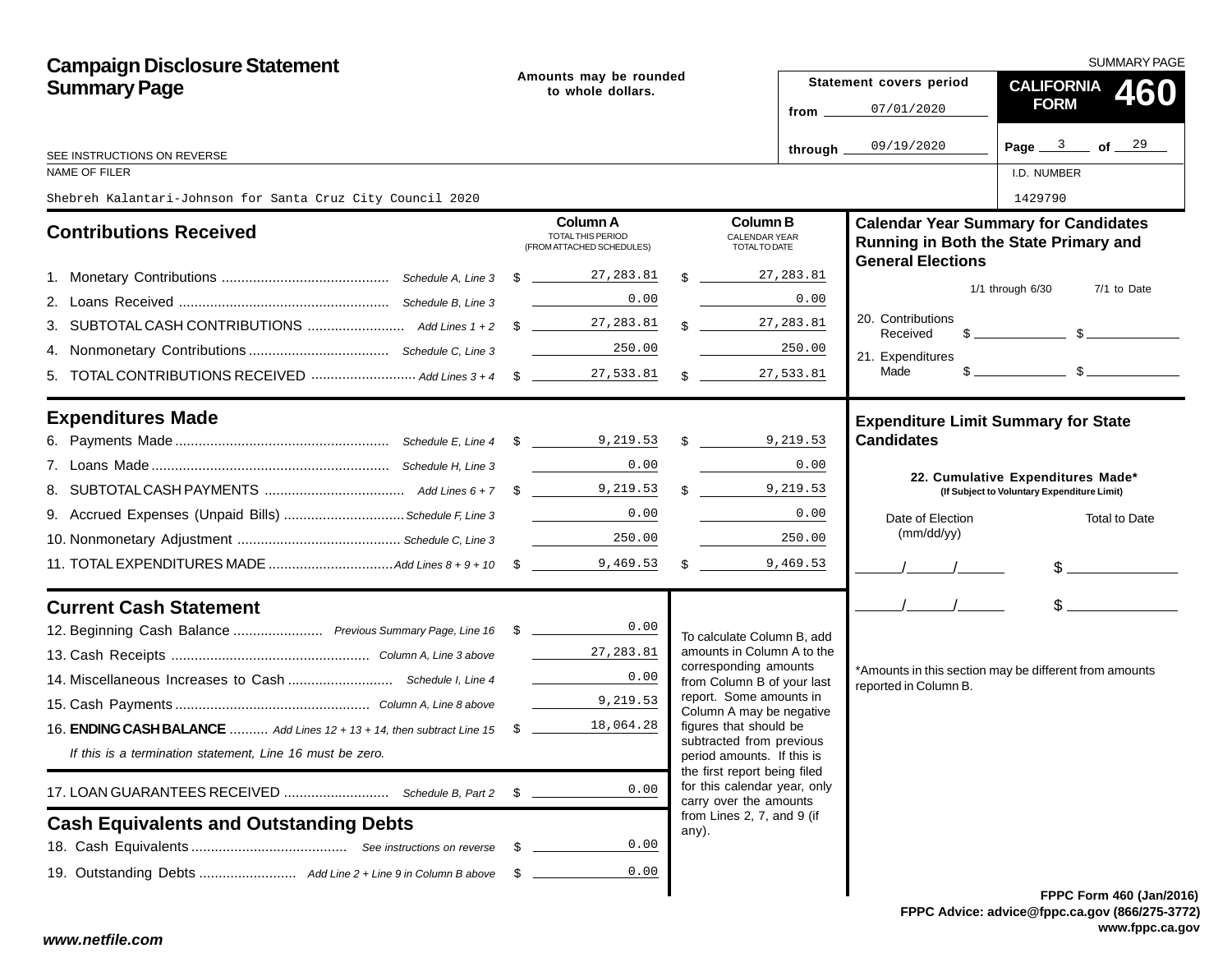**Schedule AMonetary Contributions Received**

SCHEDULE A

| <b>Monetary Contributions Received</b> |                                                                                                                                               |                                                                      | Amounts may be rounded<br>to whole dollars.                                                                | Statement covers period<br>07/01/2020<br>from |                                                                         | <b>CALIFORNIA</b><br>460<br><b>FORM</b>                         |                         |                         |
|----------------------------------------|-----------------------------------------------------------------------------------------------------------------------------------------------|----------------------------------------------------------------------|------------------------------------------------------------------------------------------------------------|-----------------------------------------------|-------------------------------------------------------------------------|-----------------------------------------------------------------|-------------------------|-------------------------|
|                                        | SEE INSTRUCTIONS ON REVERSE                                                                                                                   |                                                                      |                                                                                                            | through 09/19/2020                            |                                                                         |                                                                 | Page $4$ of $29$        |                         |
| NAME OF FILER                          |                                                                                                                                               |                                                                      |                                                                                                            |                                               |                                                                         | I.D. NUMBER                                                     |                         |                         |
|                                        | Shebreh Kalantari-Johnson for Santa Cruz City Council 2020                                                                                    |                                                                      |                                                                                                            |                                               |                                                                         | 1429790                                                         |                         |                         |
| <b>DATE</b><br><b>RECEIVED</b>         | FULL NAME, STREET ADDRESS AND ZIP CODE OF CONTRIBUTOR<br>(IF COMMITTEE, ALSO ENTER I.D. NUMBER)                                               | <b>CONTRIBUTOR</b><br>CODE *                                         | IF AN INDIVIDUAL, ENTER<br><b>OCCUPATION AND EMPLOYER</b><br>(IF SELF-EMPLOYED, ENTER NAME<br>OF BUSINESS) | <b>AMOUNT</b><br>RECEIVED THIS<br>PERIOD      | <b>CUMULATIVE TO DATE</b><br><b>CALENDAR YEAR</b><br>(JAN. 1 - DEC. 31) |                                                                 | (IF REQUIRED)           | PER ELECTION<br>TO DATE |
| 07/21/2020                             | Caitlin Brune<br>Santa Cruz, CA 95062                                                                                                         | $X$ IND<br>$\Box$ COM<br>$\sqcap$ oth<br>$\Box$ PTY<br>$\square$ SCC | Nonprofit Consultant<br>S/E Caitlin Brune,<br>Consultant                                                   | 100.00                                        |                                                                         | 100.00                                                          |                         |                         |
| 07/23/2020                             | Larry Pearson<br>Santa Cruz, CA 95065                                                                                                         | $X$ IND<br>$\Box$ COM<br>$\Box$ OTH<br>$\Box$ PTY<br>$\square$ SCC   | Small business owner<br>Pacific Cookie Company                                                             | 400.00                                        |                                                                         | 400.00                                                          |                         |                         |
| 07/23/2020                             | Shelly Pearson<br>Santa Cruz, CA 95065                                                                                                        | $X$ IND<br>$\sqcap$ COM<br>$\Box$ oth<br>$\Box$ PTY<br>$\square$ SCC | Small Business Owner<br>Pacific Cookie Company                                                             | 400.00                                        |                                                                         | 400.00                                                          |                         |                         |
| 07/24/2020                             | Ryan Coonerty<br>Santa Cruz, CA 95060                                                                                                         | $X$ IND<br>$\Box$ COM<br>$\Box$ oth<br>$\Box$ PTY<br>$\square$ SCC   | County Board of<br>Supervisors<br>Santa Cruz County                                                        | 250.00                                        |                                                                         | 250.00                                                          |                         |                         |
| 07/26/2020                             | Brian Johnson<br>Santa Cruz, CA 95060                                                                                                         | $X$ IND<br>$\Box$ COM<br>$\Box$ OTH<br>$\Box$ PTY<br>$\square$ SCC   | Bodyworker<br>Midline                                                                                      | 100.00                                        |                                                                         | 100.00                                                          |                         |                         |
|                                        |                                                                                                                                               |                                                                      | <b>SUBTOTAL \$</b>                                                                                         | 1,250.00                                      |                                                                         |                                                                 |                         |                         |
|                                        | <b>Schedule A Summary</b><br>1. Amount received this period – itemized monetary contributions.                                                |                                                                      |                                                                                                            | 24,850.00                                     |                                                                         | *Contributor Codes<br>IND-Individual<br>COM-Recipient Committee | (other than PTY or SCC) |                         |
|                                        | 2. Amount received this period – unitemized monetary contributions of less than \$100 \$                                                      |                                                                      |                                                                                                            | 2,433.81                                      |                                                                         | OTH - Other (e.g., business entity)<br>PTY - Political Party    |                         |                         |
|                                        | 3. Total monetary contributions received this period.<br>(Add Lines 1 and 2. Enter here and on the Summary Page, Column A, Line 1.)  TOTAL \$ |                                                                      |                                                                                                            | 27, 283.81                                    |                                                                         | SCC - Small Contributor Committee                               |                         |                         |

*www.netfile.com*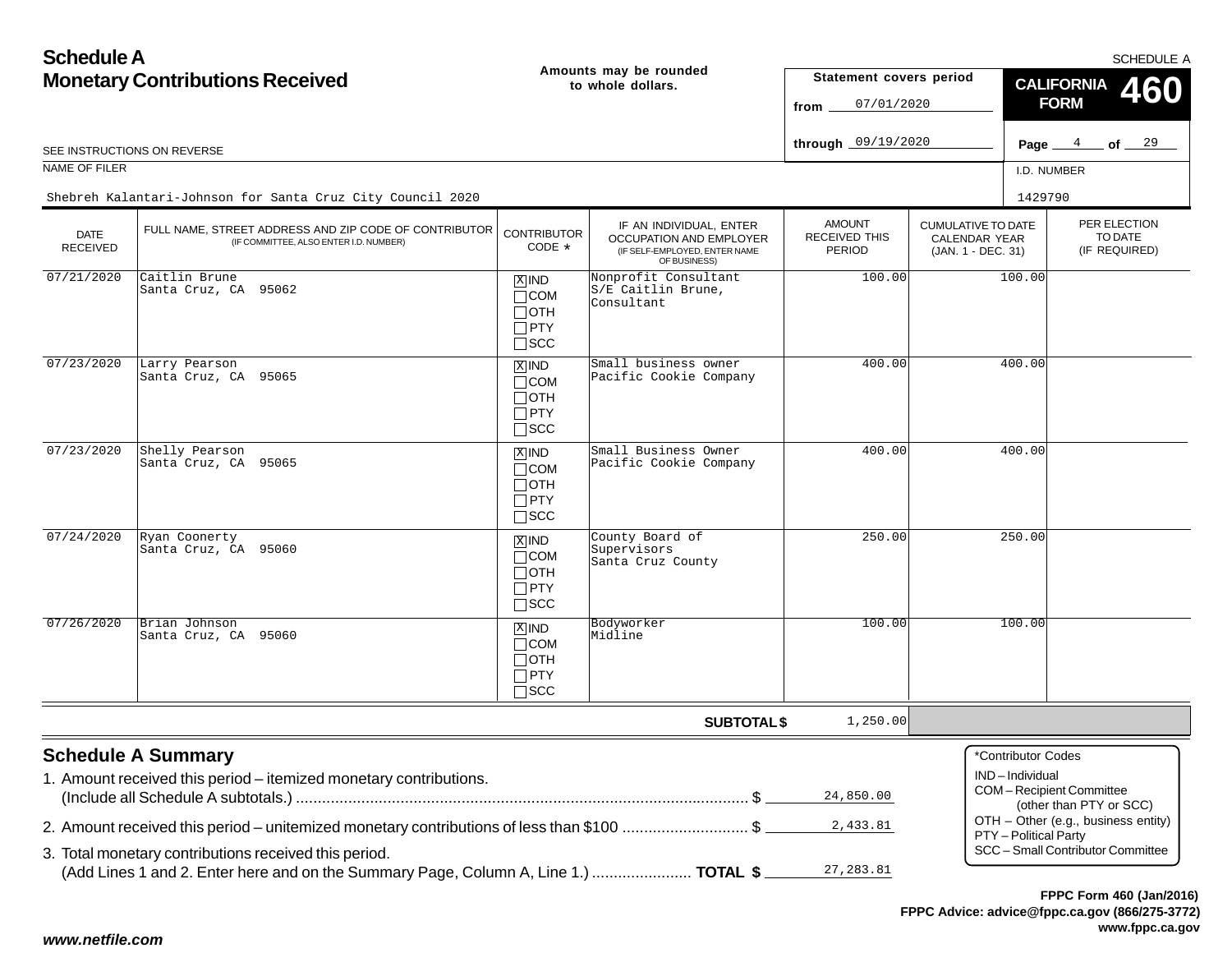| <b>Schedule A (Continuation Sheet)</b><br><b>Monetary Contributions Received</b> |                                                                                                 | Amounts may be rounded<br>to whole dollars.                        |                                                                                                            | <b>Statement covers period</b><br>07/01/2020<br>from<br>09/19/2020<br>through | SCHEDULE A (CONT.)<br><b>CALIFORNIA</b><br>460<br><b>FORM</b><br>Page $\frac{5}{2}$ of $\frac{29}{2}$ |                        |  |                                          |  |
|----------------------------------------------------------------------------------|-------------------------------------------------------------------------------------------------|--------------------------------------------------------------------|------------------------------------------------------------------------------------------------------------|-------------------------------------------------------------------------------|-------------------------------------------------------------------------------------------------------|------------------------|--|------------------------------------------|--|
| NAME OF FILER                                                                    | Shebreh Kalantari-Johnson for Santa Cruz City Council 2020                                      |                                                                    |                                                                                                            |                                                                               |                                                                                                       | I.D. NUMBER<br>1429790 |  |                                          |  |
| <b>DATE</b><br><b>RECEIVED</b>                                                   | FULL NAME, STREET ADDRESS AND ZIP CODE OF CONTRIBUTOR<br>(IF COMMITTEE, ALSO ENTER I.D. NUMBER) | <b>CONTRIBUTOR</b><br>CODE *                                       | IF AN INDIVIDUAL, ENTER<br><b>OCCUPATION AND EMPLOYER</b><br>(IF SELF-EMPLOYED, ENTER NAME<br>OF BUSINESS) | <b>AMOUNT</b><br><b>RECEIVED THIS</b><br><b>PERIOD</b>                        | <b>CUMULATIVE TO DATE</b><br><b>CALENDAR YEAR</b><br>(JAN. 1 - DEC. 31)                               |                        |  | PER ELECTION<br>TO DATE<br>(IF REQUIRED) |  |
| 07/27/2020                                                                       | Peter and Krista Cook<br>Santa Cruz, CA 95060                                                   | $X$ IND<br>$\Box$ COM<br>$\Box$ oth<br>$\Box$ PTY<br>$\square$ SCC | Realtor<br>Lighthouse Realty                                                                               | 400.00                                                                        |                                                                                                       | 400.00                 |  |                                          |  |
| 07/27/2020                                                                       | Kiazad Ehya<br>Berkeley, CA 94702                                                               | $X$ IND<br>$\Box$ COM<br>$\Box$ OTH<br>$\Box$ PTY<br>$\square$ scc | Internal Video Producer<br>and Videographer<br>Multivista                                                  | 400.00                                                                        |                                                                                                       | 400.00                 |  |                                          |  |
| 07/27/2020                                                                       | Shuka Kalantari<br>Berkeley, CA 94702                                                           | $X$ IND<br>$\Box$ COM<br>$\Box$ OTH<br>$\Box$ PTY<br>$\square$ SCC | Senior Podcast Producer<br>UC Berkeley                                                                     | 400.00                                                                        |                                                                                                       | 400.00                 |  |                                          |  |
| 07/27/2020                                                                       | Robyn McKeen<br>Santa Cruz, CA 95062                                                            | $X$ IND<br>$\Box$ COM<br>$\Box$ OTH<br>$\Box$ PTY<br>$\square$ scc | Social Impact Consultant<br>S/E Robyn McKeen,<br>Consultant                                                | 100.00                                                                        |                                                                                                       | 100.00                 |  |                                          |  |
| 07/28/2020                                                                       | Sousan Abbaszadeh<br>Sacramento, CA 95864                                                       | $X$ IND<br>$\Box$ COM<br>$\Box$ OTH<br>$\Box$ PTY<br>$\Box$ scc    | Retired<br>Retired                                                                                         | 100.00                                                                        |                                                                                                       | 100.00                 |  |                                          |  |
|                                                                                  |                                                                                                 |                                                                    | <b>SUBTOTAL \$</b>                                                                                         | 1,400.00                                                                      |                                                                                                       |                        |  |                                          |  |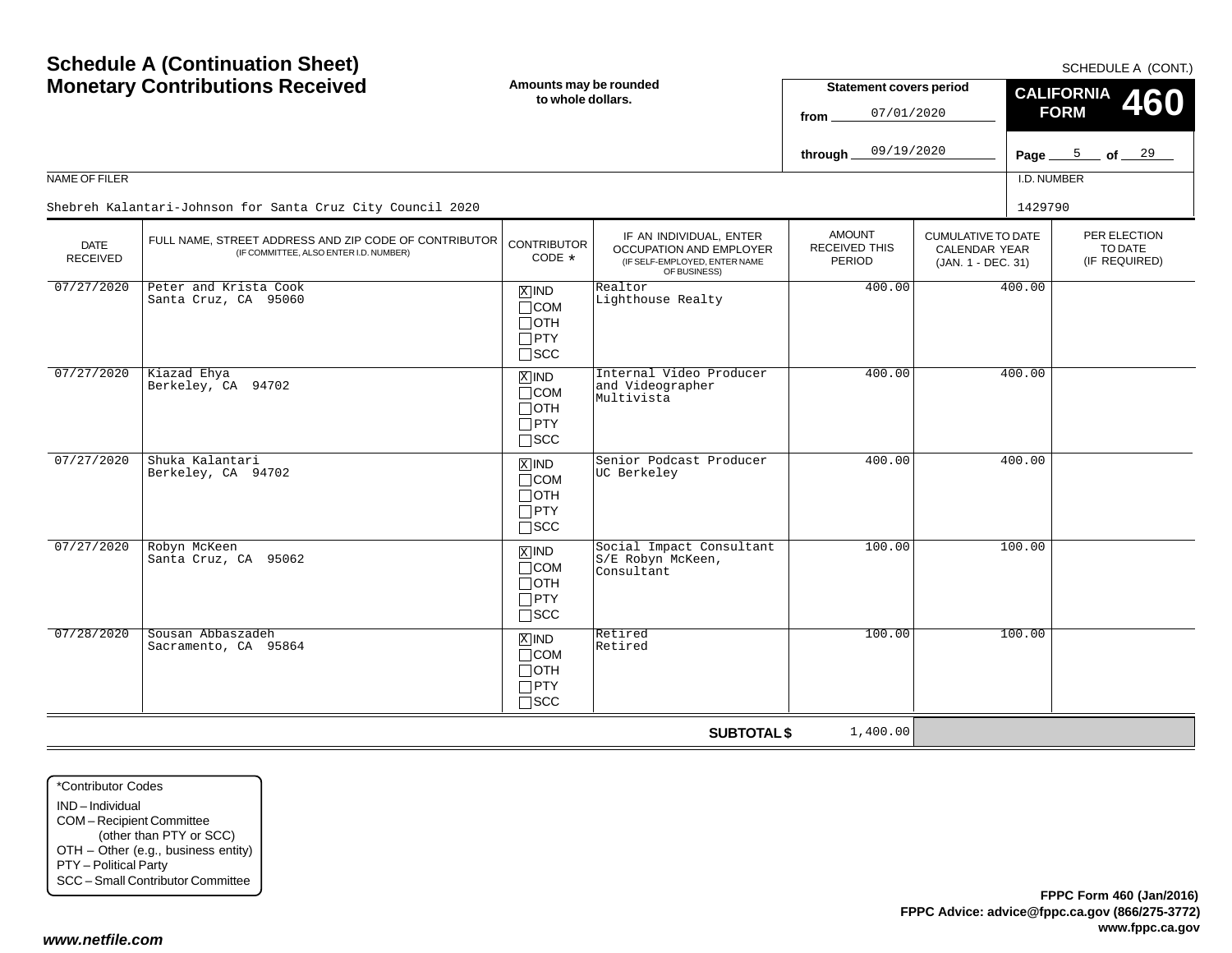SCHEDULE A (CONT.)

| <b>Monetary Contributions Received</b> |                                                                                                 | Amounts may be rounded<br>to whole dollars.                                       |                                                                                                            | <b>Statement covers period</b><br>07/01/2020<br>from |                                                                  | CALIFORNIA 460<br><b>FORM</b> |                                          |  |  |
|----------------------------------------|-------------------------------------------------------------------------------------------------|-----------------------------------------------------------------------------------|------------------------------------------------------------------------------------------------------------|------------------------------------------------------|------------------------------------------------------------------|-------------------------------|------------------------------------------|--|--|
|                                        |                                                                                                 |                                                                                   |                                                                                                            | 09/19/2020<br>through.                               |                                                                  | Page $6$                      | of <u>29</u>                             |  |  |
| NAME OF FILER                          |                                                                                                 |                                                                                   |                                                                                                            |                                                      |                                                                  | I.D. NUMBER                   |                                          |  |  |
|                                        | Shebreh Kalantari-Johnson for Santa Cruz City Council 2020                                      |                                                                                   |                                                                                                            |                                                      |                                                                  | 1429790                       |                                          |  |  |
| <b>DATE</b><br><b>RECEIVED</b>         | FULL NAME, STREET ADDRESS AND ZIP CODE OF CONTRIBUTOR<br>(IF COMMITTEE, ALSO ENTER I.D. NUMBER) | <b>CONTRIBUTOR</b><br>$CODE *$                                                    | IF AN INDIVIDUAL, ENTER<br><b>OCCUPATION AND EMPLOYER</b><br>(IF SELF-EMPLOYED, ENTER NAME<br>OF BUSINESS) | <b>AMOUNT</b><br>RECEIVED THIS<br><b>PERIOD</b>      | <b>CUMULATIVE TO DATE</b><br>CALENDAR YEAR<br>(JAN. 1 - DEC. 31) |                               | PER ELECTION<br>TO DATE<br>(IF REQUIRED) |  |  |
| 07/28/2020                             | Don Lane<br>Santa Cruz, CA 95060                                                                | $\overline{X}$ IND<br>$\Box$ COM<br>$\Box$ OTH<br>$\Box$ PTY<br>$\Box$ scc        | Administrator<br>The Appleton Foundation                                                                   | 100.00                                               |                                                                  | 100.00                        |                                          |  |  |
| 07/28/2020                             | Owen Lawlor<br>Santa Cruz, CA 95060                                                             | $\boxed{\text{X}}$ IND<br>$\Box$ COM<br>$\Box$ OTH<br>$\Box$ PTY<br>$\square$ SCC | Land use consultant<br>Lawlor Land Use Consulting                                                          | 100.00                                               |                                                                  | 100.00                        |                                          |  |  |
| 07/28/2020                             | Maggie McKay<br>Santa Cruz, CA 96060                                                            | $\overline{X}$ IND<br>$\Box$ COM<br>$\Box$ OTH<br>$\Box$ PTY<br>$\Box$ scc        | Retired<br>Retired                                                                                         | 100.00                                               |                                                                  | 100.00                        |                                          |  |  |
| 07/29/2020                             | Farnia Fathian<br>El Dorado Hills, CA 95762                                                     | $\overline{X}$ IND<br>$\Box$ COM<br>$\Box$ OTH<br>$\Box$ PTY<br>$\square$ SCC     | Accountant<br>Pizza Guys Inc                                                                               | 400.00                                               |                                                                  | 400.00                        |                                          |  |  |
| 07/29/2020                             | Alexa Horne<br>Scotts Valley, CA 95066                                                          | $X$ IND<br>$\Box$ COM<br>$\Box$ OTH<br>$\Box$ PTY<br>$\square$ SCC                | Retired<br>Retired                                                                                         | 100.00                                               |                                                                  | 100.00                        |                                          |  |  |
|                                        |                                                                                                 |                                                                                   | <b>SUBTOTAL \$</b>                                                                                         | 800.00                                               |                                                                  |                               |                                          |  |  |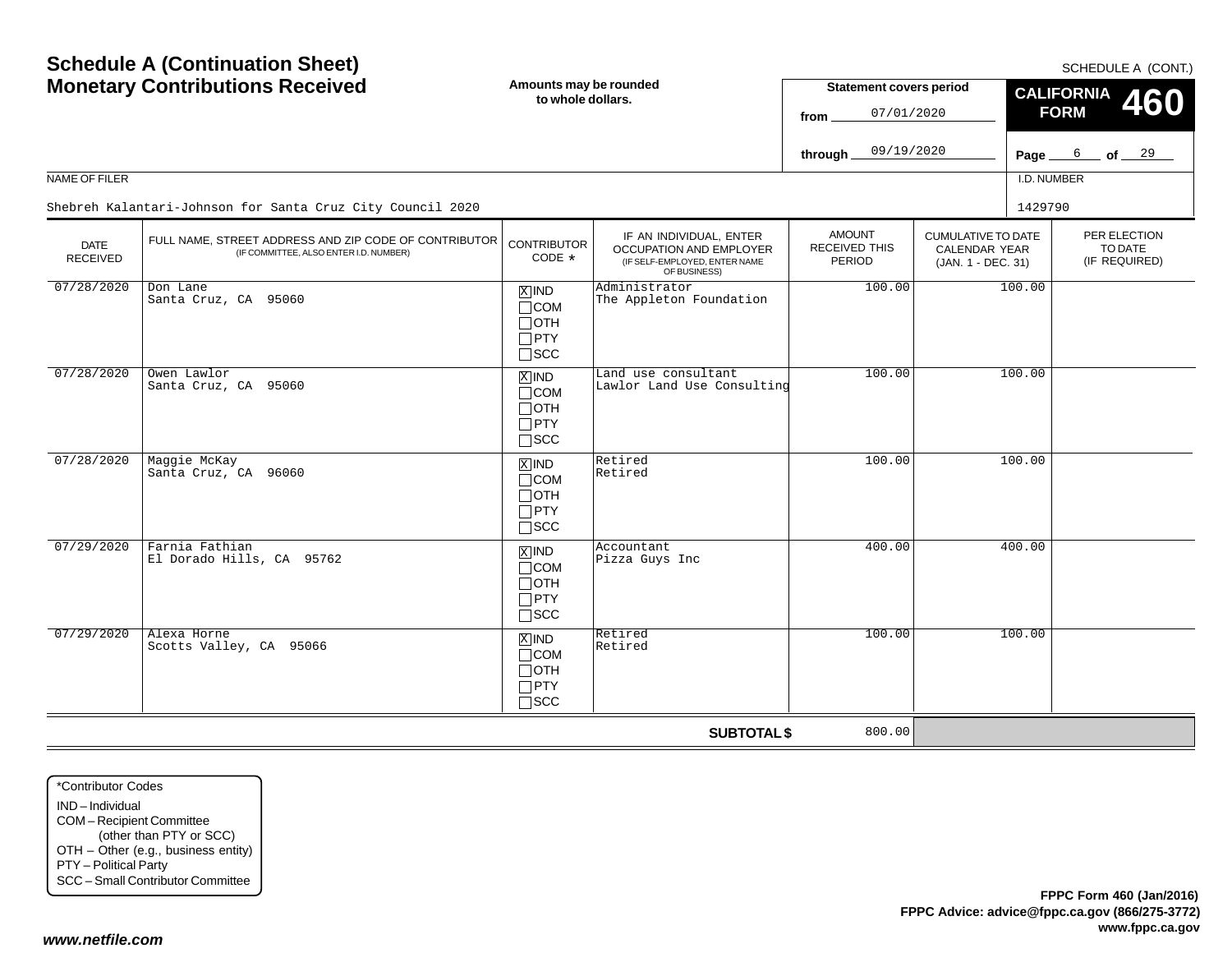SCHEDULE A (CONT.)

| <b>Monetary Contributions Received</b> |                                                                                                 | Amounts may be rounded<br>to whole dollars.                                     |                                                                                                     | <b>Statement covers period</b><br>07/01/2020<br>from |                                                                  | CALIFORNIA 460<br><b>FORM</b>            |  |  |  |
|----------------------------------------|-------------------------------------------------------------------------------------------------|---------------------------------------------------------------------------------|-----------------------------------------------------------------------------------------------------|------------------------------------------------------|------------------------------------------------------------------|------------------------------------------|--|--|--|
|                                        |                                                                                                 |                                                                                 |                                                                                                     | 09/19/2020<br>through.                               |                                                                  | Page $\frac{7}{2}$ of $\frac{29}{2}$     |  |  |  |
| NAME OF FILER                          |                                                                                                 |                                                                                 |                                                                                                     |                                                      |                                                                  | I.D. NUMBER                              |  |  |  |
|                                        | Shebreh Kalantari-Johnson for Santa Cruz City Council 2020                                      |                                                                                 |                                                                                                     |                                                      |                                                                  | 1429790                                  |  |  |  |
| <b>DATE</b><br><b>RECEIVED</b>         | FULL NAME, STREET ADDRESS AND ZIP CODE OF CONTRIBUTOR<br>(IF COMMITTEE, ALSO ENTER I.D. NUMBER) | <b>CONTRIBUTOR</b><br>CODE $*$                                                  | IF AN INDIVIDUAL, ENTER<br>OCCUPATION AND EMPLOYER<br>(IF SELF-EMPLOYED, ENTER NAME<br>OF BUSINESS) | <b>AMOUNT</b><br>RECEIVED THIS<br><b>PERIOD</b>      | <b>CUMULATIVE TO DATE</b><br>CALENDAR YEAR<br>(JAN. 1 - DEC. 31) | PER ELECTION<br>TO DATE<br>(IF REQUIRED) |  |  |  |
| 07/29/2020                             | Reza Kalantari<br>Rancho Cordova, CA 95742                                                      | $\overline{X}$ IND<br>$\sqcap$ COM<br>$\Box$ OTH<br>$\Box$ PTY<br>$\square$ scc | Owner<br>Pizza Guys Inc                                                                             | 400.00                                               |                                                                  | 400.00                                   |  |  |  |
| 07/29/2020                             | Frederick Keeley<br>Santa Cruz, CA 95060                                                        | $\overline{X}$ IND<br>$\sqcap$ COM<br>$\Box$ OTH<br>$\Box$ PTY<br>$\Box$ scc    | Retired<br>Retired                                                                                  | 400.00                                               |                                                                  | 400.00                                   |  |  |  |
| 07/29/2020                             | John Youssefi<br>San Mateo, CA 94402                                                            | $\overline{X}$ IND<br>$\Box$ COM<br>$\Box$ oth<br>$\Box$ PTY<br>$\square$ SCC   | Professor<br>Notre Dame de Namur<br>University                                                      | 400.00                                               |                                                                  | 400.00                                   |  |  |  |
| 07/30/2020                             | Peggy Flynn<br>Santa Cruz, CA 95060                                                             | $X$ IND<br>$\Box$ COM<br>$\sqcap$ oth<br>$\Box$ PTY<br>$\Box$ scc               | Consultant<br>S/E Peggy Flynn,<br>Consultant                                                        | 100.00                                               |                                                                  | 100.00                                   |  |  |  |
| 07/30/2020                             | Connie Jensen<br>Santa Cruz, CA 95060                                                           | $X$ IND<br>$\Box$ COM<br>$\Box$ oth<br>$\Box$ PTY<br>$\square$ SCC              | Teacher<br>PVUSD                                                                                    | 100.00                                               |                                                                  | 100.00                                   |  |  |  |
|                                        |                                                                                                 |                                                                                 | <b>SUBTOTAL \$</b>                                                                                  | 1,400.00                                             |                                                                  |                                          |  |  |  |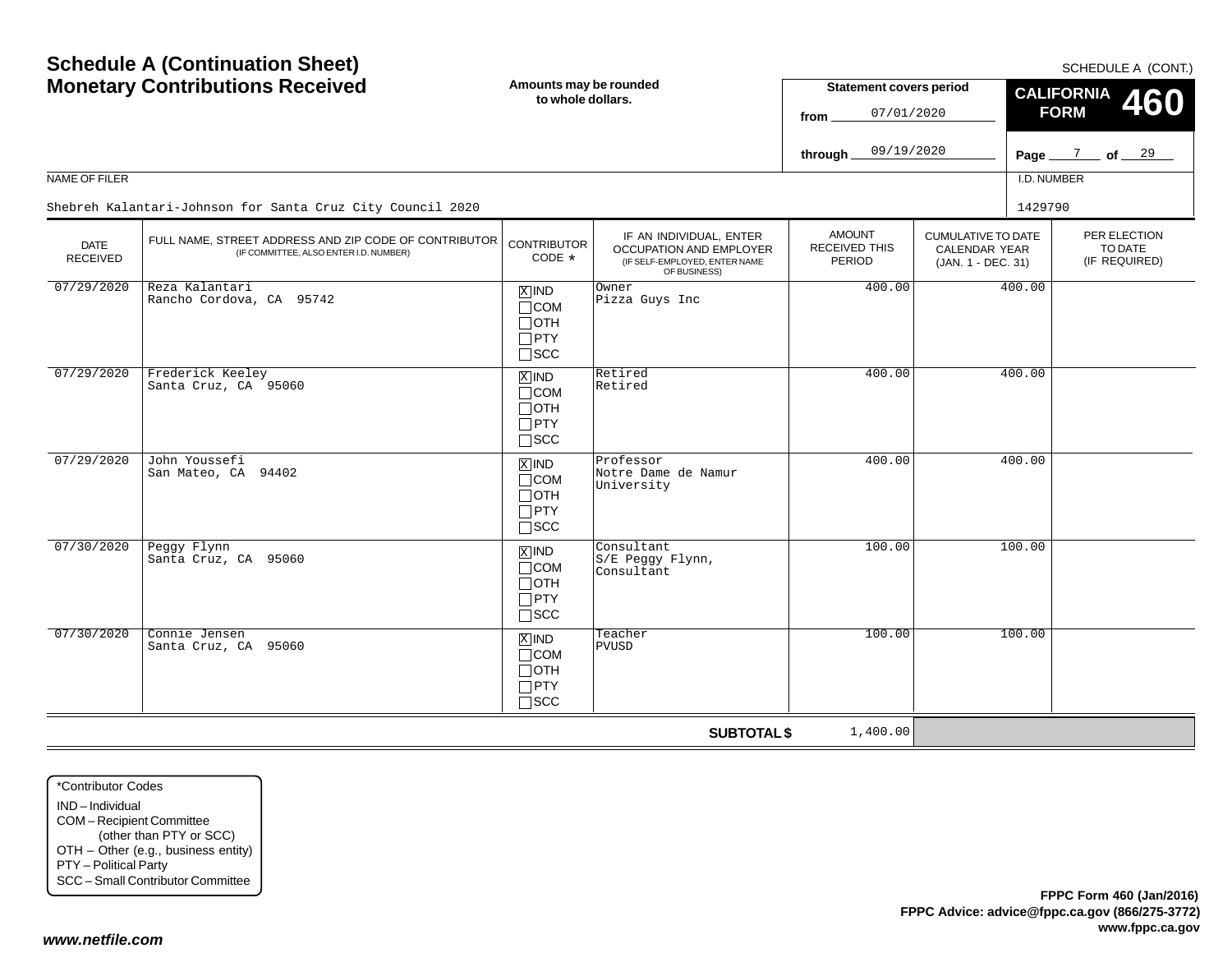SCHEDULE A (CONT.)

| <b>Monetary Contributions Received</b> |                                                                                                 | Amounts may be rounded<br>to whole dollars.                                       |                                                                                                     | <b>Statement covers period</b><br>07/01/2020<br>from |                                                                  | CALIFORNIA 460<br><b>FORM</b>                                  |  |  |
|----------------------------------------|-------------------------------------------------------------------------------------------------|-----------------------------------------------------------------------------------|-----------------------------------------------------------------------------------------------------|------------------------------------------------------|------------------------------------------------------------------|----------------------------------------------------------------|--|--|
|                                        |                                                                                                 |                                                                                   |                                                                                                     | 09/19/2020<br>through.                               |                                                                  | $\frac{8}{\sqrt{5}}$ of $\frac{29}{\sqrt{5}}$<br>Page $\equiv$ |  |  |
| NAME OF FILER                          |                                                                                                 |                                                                                   |                                                                                                     |                                                      |                                                                  | I.D. NUMBER                                                    |  |  |
|                                        | Shebreh Kalantari-Johnson for Santa Cruz City Council 2020                                      |                                                                                   |                                                                                                     |                                                      |                                                                  | 1429790                                                        |  |  |
| <b>DATE</b><br><b>RECEIVED</b>         | FULL NAME, STREET ADDRESS AND ZIP CODE OF CONTRIBUTOR<br>(IF COMMITTEE, ALSO ENTER I.D. NUMBER) | <b>CONTRIBUTOR</b><br>CODE *                                                      | IF AN INDIVIDUAL, ENTER<br>OCCUPATION AND EMPLOYER<br>(IF SELF-EMPLOYED, ENTER NAME<br>OF BUSINESS) | <b>AMOUNT</b><br>RECEIVED THIS<br><b>PERIOD</b>      | <b>CUMULATIVE TO DATE</b><br>CALENDAR YEAR<br>(JAN. 1 - DEC. 31) | PER ELECTION<br>TO DATE<br>(IF REQUIRED)                       |  |  |
| 07/30/2020                             | Margaret Mathias<br>Santa Cruz, CA 95062                                                        | $X$ IND<br>$\Box$ COM<br>$\Box$ OTH<br>$\Box$ PTY<br>$\square$ SCC                | Chief Product Officer<br>2NDNATURE Software, Inc                                                    | 400.00                                               |                                                                  | 400.00                                                         |  |  |
| 07/30/2020                             | Lisa Rose<br>Santa Cruz, CA 95062                                                               | $X$ IND<br>$\Box$ COM<br>$\Box$ OTH<br>$\Box$ PTY<br>$\Box$ SCC                   | Retired<br>Retired                                                                                  | 200.00                                               |                                                                  | 200.00                                                         |  |  |
| 08/04/2020                             | Shige Honjo<br>San Francisco, CA 94105                                                          | $X$ IND<br>$\Box$ COM<br>$\Box$ OTH<br>$\Box$ PTY<br>$\square$ SCC                | Mentor and Advisor<br>S/E Shige Honjo, Mentor                                                       | 400.00                                               |                                                                  | 400.00                                                         |  |  |
| 08/04/2020                             | Kamiar Nejad<br>El Dorado Hills, CA 95762                                                       | $\boxed{\text{X}}$ IND<br>$\Box$ COM<br>$\Box$ OTH<br>$\Box$ PTY<br>$\square$ scc | Project Manager<br>PGF Inc                                                                          | 400.00                                               |                                                                  | 400.00                                                         |  |  |
| 08/04/2020                             | Shahpour Nejad<br>El Dorado Hills, CA 95762                                                     | $X$ IND<br>$\Box$ COM<br>$\Box$ OTH<br>$\Box$ PTY<br>$\square$ SCC                | CEO<br>PGF Inc                                                                                      | 400.00                                               |                                                                  | 400.00                                                         |  |  |
|                                        |                                                                                                 |                                                                                   | <b>SUBTOTAL \$</b>                                                                                  | 1,800.00                                             |                                                                  |                                                                |  |  |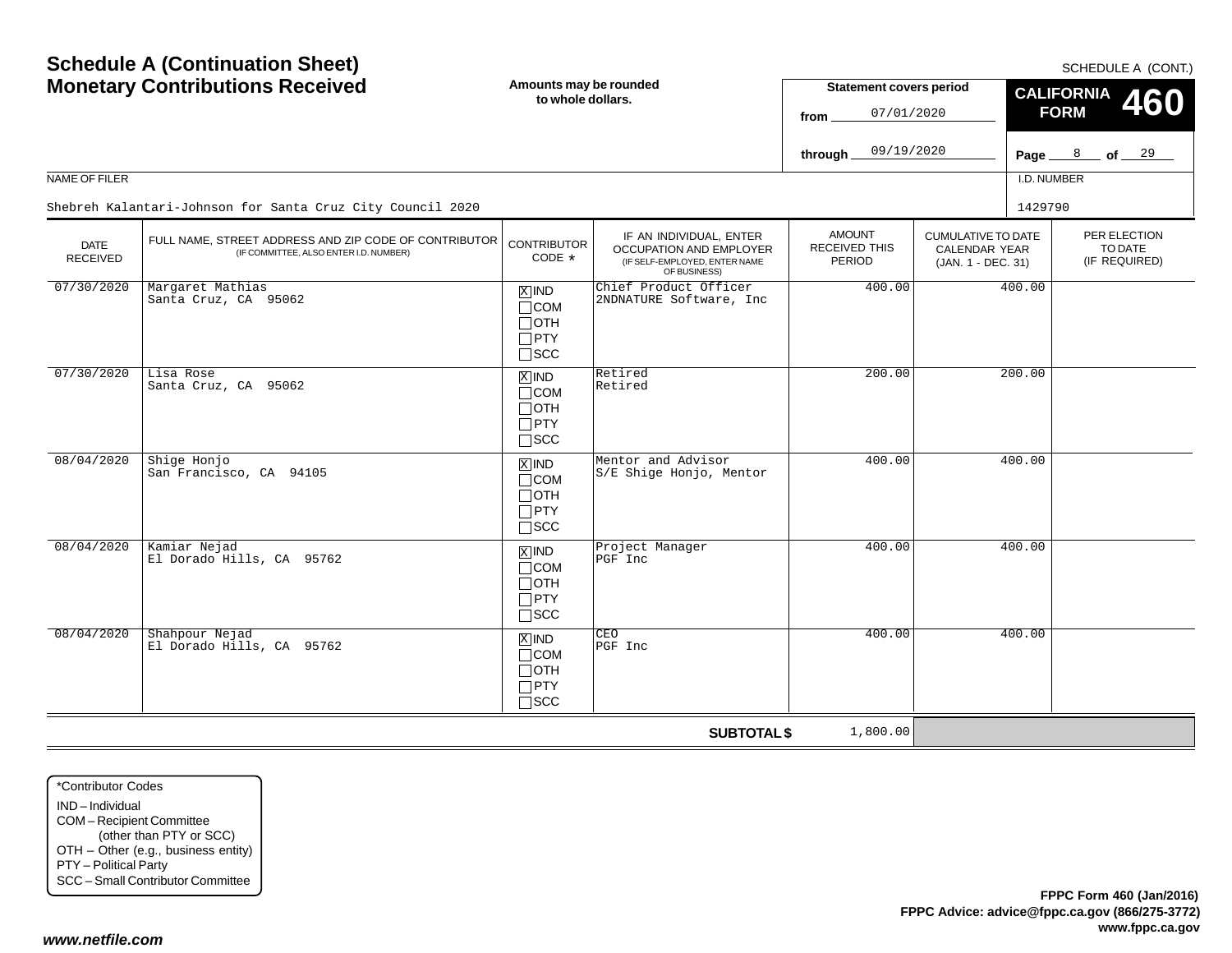| <b>Monetary Contributions Received</b> |                                                                                                 | Amounts may be rounded<br>to whole dollars.                                   |                                                                                                     | <b>Statement covers period</b><br>07/01/2020<br>from   |                                                                  | CALIFORNIA 460<br><b>FORM</b>            |  |  |
|----------------------------------------|-------------------------------------------------------------------------------------------------|-------------------------------------------------------------------------------|-----------------------------------------------------------------------------------------------------|--------------------------------------------------------|------------------------------------------------------------------|------------------------------------------|--|--|
|                                        |                                                                                                 |                                                                               |                                                                                                     | 09/19/2020<br>through                                  |                                                                  | Page $9$ of $29$                         |  |  |
| NAME OF FILER                          |                                                                                                 |                                                                               |                                                                                                     |                                                        |                                                                  | I.D. NUMBER                              |  |  |
|                                        | Shebreh Kalantari-Johnson for Santa Cruz City Council 2020                                      |                                                                               |                                                                                                     |                                                        |                                                                  | 1429790                                  |  |  |
| <b>DATE</b><br><b>RECEIVED</b>         | FULL NAME, STREET ADDRESS AND ZIP CODE OF CONTRIBUTOR<br>(IF COMMITTEE, ALSO ENTER I.D. NUMBER) | <b>CONTRIBUTOR</b><br>$CODE *$                                                | IF AN INDIVIDUAL, ENTER<br>OCCUPATION AND EMPLOYER<br>(IF SELF-EMPLOYED, ENTER NAME<br>OF BUSINESS) | <b>AMOUNT</b><br><b>RECEIVED THIS</b><br><b>PERIOD</b> | <b>CUMULATIVE TO DATE</b><br>CALENDAR YEAR<br>(JAN. 1 - DEC. 31) | PER ELECTION<br>TO DATE<br>(IF REQUIRED) |  |  |
| 08/04/2020                             | Mojgan Seyedin<br>El Dorado Hills, CA 95762                                                     | $X$ IND<br>$\Box$ COM<br>$\Box$ OTH<br>$\Box$ PTY<br>$\Box$<br><br>SCC        | Interior designer<br>Hembuzz Inc                                                                    | 400.00                                                 |                                                                  | 400.00                                   |  |  |
| 08/05/2020                             | Deidre Hamilton<br>Santa Cruz, CA 95062                                                         | $X$ IND<br>$\Box$ COM<br>$\Box$ OTH<br>$\Box$ PTY<br>$\square$ scc            | Land Use Consultant<br>S/E Deidre Hamilton,<br>Consultant                                           | 100.00                                                 |                                                                  | 100.00                                   |  |  |
| 08/05/2020                             | Danial Kalantari<br>Newport Coast, CA 92657                                                     | $X$ IND<br>$\Box$ COM<br>$\Box$ OTH<br>$\Box$ PTY<br>$\Box$ scc               | Dentist<br>Smiles on Bristol                                                                        | 200.00                                                 |                                                                  | 200.00                                   |  |  |
| 08/05/2020                             | Shahriar Nejad<br>El Dorado Hills, CA 95762                                                     | $\overline{X}$ IND<br>$\Box$ COM<br>$\Box$ OTH<br>$\Box$ PTY<br>$\square$ scc | Project Manager<br>CFY Development                                                                  | 400.00                                                 |                                                                  | 400.00                                   |  |  |
| 08/07/2020                             | Martin Kostov<br>Seattle, WA 98103                                                              | $X$ IND<br>$\Box$ COM<br>$\Box$ OTH<br>$\Box$ PTY<br>$\square$ scc            | Attorney<br>Amazon                                                                                  | 300.00                                                 |                                                                  | 300.00                                   |  |  |
|                                        |                                                                                                 |                                                                               | <b>SUBTOTAL \$</b>                                                                                  | 1,400.00                                               |                                                                  |                                          |  |  |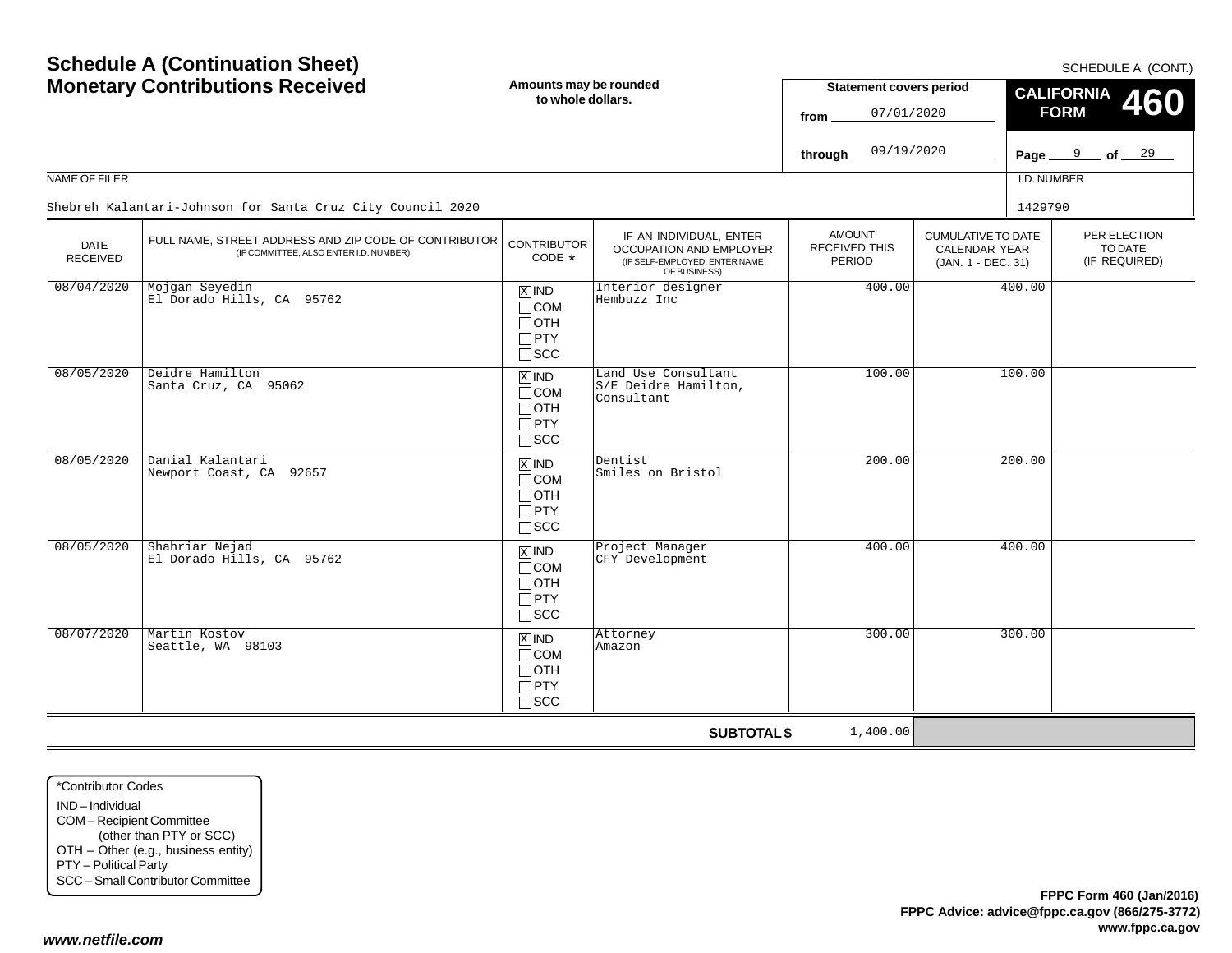| Schedule A (Continuation Sheet)<br><b>Monetary Contributions Received</b><br>NAME OF FILER |                                                                                                 |                                                                    | Amounts may be rounded<br>to whole dollars.                                                                |                                          | <b>Statement covers period</b><br>07/01/2020<br>09/19/2020       | SCHEDULE A (CONT.)<br><b>CALIFORNIA</b><br><b>460</b><br><b>FORM</b><br>Page $10$ of $29$<br>I.D. NUMBER |  |
|--------------------------------------------------------------------------------------------|-------------------------------------------------------------------------------------------------|--------------------------------------------------------------------|------------------------------------------------------------------------------------------------------------|------------------------------------------|------------------------------------------------------------------|----------------------------------------------------------------------------------------------------------|--|
|                                                                                            | Shebreh Kalantari-Johnson for Santa Cruz City Council 2020                                      |                                                                    |                                                                                                            |                                          |                                                                  | 1429790                                                                                                  |  |
| <b>DATE</b><br><b>RECEIVED</b>                                                             | FULL NAME, STREET ADDRESS AND ZIP CODE OF CONTRIBUTOR<br>(IF COMMITTEE, ALSO ENTER I.D. NUMBER) | <b>CONTRIBUTOR</b><br>CODE *                                       | IF AN INDIVIDUAL, ENTER<br><b>OCCUPATION AND EMPLOYER</b><br>(IF SELF-EMPLOYED, ENTER NAME<br>OF BUSINESS) | <b>AMOUNT</b><br>RECEIVED THIS<br>PERIOD | <b>CUMULATIVE TO DATE</b><br>CALENDAR YEAR<br>(JAN. 1 - DEC. 31) | PER ELECTION<br>TO DATE<br>(IF REQUIRED)                                                                 |  |
| 08/07/2020                                                                                 | Robert Singleton<br>Santa Cruz, CA 95060                                                        | $X$ IND<br>$\Box$ COM<br>$\Box$ OTH<br>$\Box$ PTY<br>$\Box$ scc    | Executive Director<br>Santa Cruz County Business<br>Council                                                | 250.00                                   |                                                                  | 250.00                                                                                                   |  |
| 08/08/2020                                                                                 | John Dietz<br>Los Gatos, CA 95033                                                               | $X$ IND<br>$\Box$ COM<br>$\Box$ OTH<br>$\Box$ PTY<br>$\square$ SCC | Strategic Planning<br>Navigator<br>S/E John Dietz, Consultant                                              | 250.00                                   |                                                                  | 250.00                                                                                                   |  |
| 08/08/2020                                                                                 | Laura Macleod<br>Capitola, CA 95010                                                             | $X$ IND<br>$\Box$ COM<br>$\Box$ OTH<br>$\Box$ PTY<br>$\square$ SCC | Business Owner<br>Pom Pom Projekt                                                                          | 400.00                                   |                                                                  | 400.00                                                                                                   |  |
| 08/08/2020                                                                                 | Bruce McPherson<br>Santa Cruz, CA 95060                                                         | $X$ IND<br>$\Box$ COM<br>$\Box$ OTH<br>$\Box$ PTY<br>$\Box$ SCC    | County Board of<br>Supervisors<br>Santa Cruz County                                                        | 200.00                                   |                                                                  | 200.00                                                                                                   |  |
| 08/08/2020                                                                                 | Mary McPherson<br>Santa Cruz, CA 96050                                                          | $X$ IND<br>$\Box$ COM<br>$\Box$ OTH<br>$\Box$ PTY<br>$\Box$ scc    | Retired<br>Retired                                                                                         | 200.00                                   |                                                                  | 200.00                                                                                                   |  |
|                                                                                            |                                                                                                 |                                                                    | <b>SUBTOTAL \$</b>                                                                                         | 1,300.00                                 |                                                                  |                                                                                                          |  |

\*Contributor CodesIND – IndividualCOM – Recipient Committee (other than PTY or SCC) OTH – Other (e.g., business entity) PTY – Political Party SCC – Small Contributor Committee

**Schedule A (Continuation Sheet)**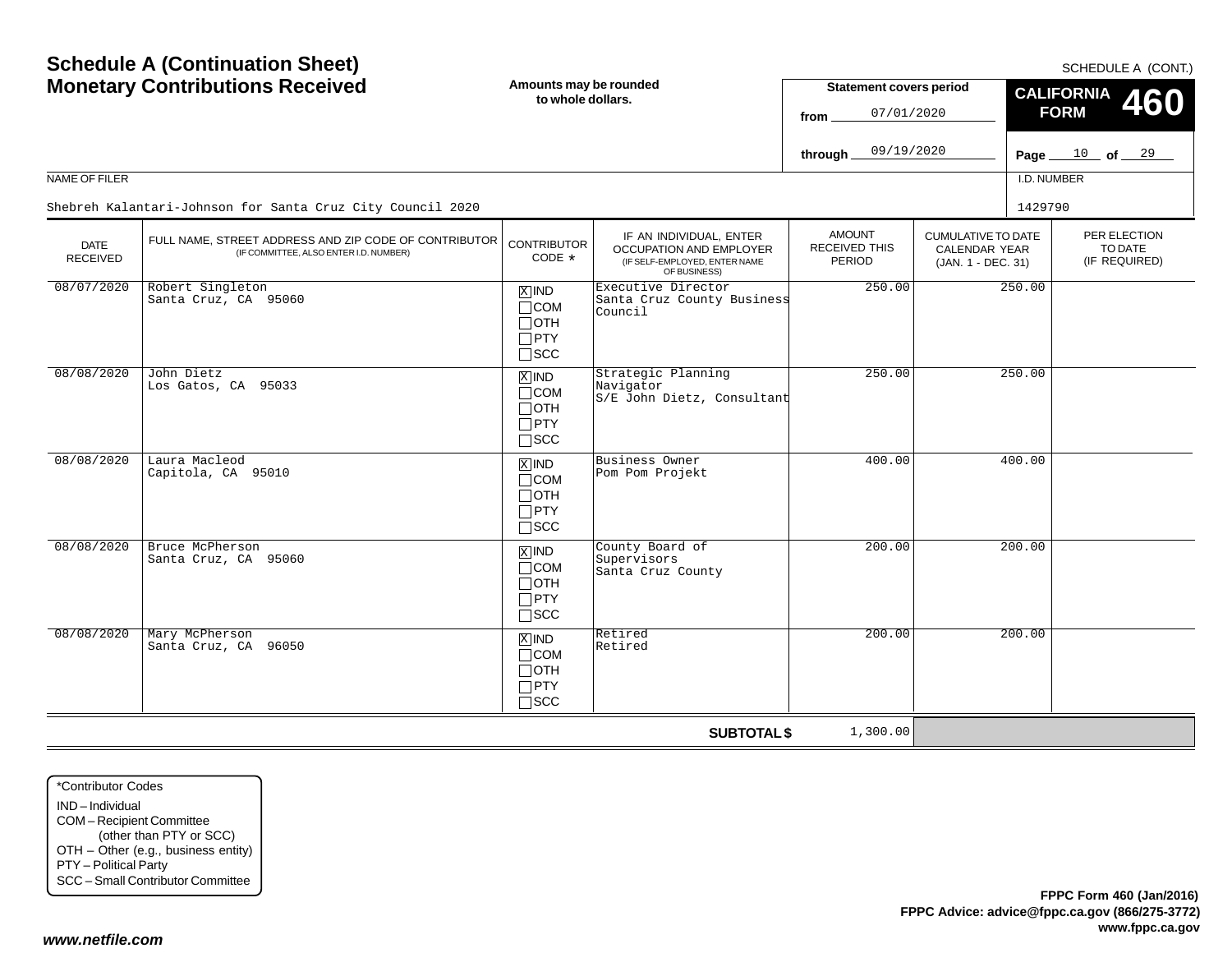SCHEDULE A (CONT.)

|                         | <b>Monetary Contributions Received</b>                                                          | Amounts may be rounded<br>to whole dollars.                                       |                                                                                                     | <b>Statement covers period</b><br>07/01/2020<br>from |                                                                  | CALIFORNIA 460<br><b>FORM</b>            |  |  |
|-------------------------|-------------------------------------------------------------------------------------------------|-----------------------------------------------------------------------------------|-----------------------------------------------------------------------------------------------------|------------------------------------------------------|------------------------------------------------------------------|------------------------------------------|--|--|
|                         |                                                                                                 |                                                                                   |                                                                                                     | 09/19/2020<br>through.                               |                                                                  | Page $11$ of $29$                        |  |  |
| NAME OF FILER           |                                                                                                 |                                                                                   |                                                                                                     |                                                      |                                                                  | I.D. NUMBER                              |  |  |
|                         | Shebreh Kalantari-Johnson for Santa Cruz City Council 2020                                      |                                                                                   |                                                                                                     |                                                      |                                                                  | 1429790                                  |  |  |
| <b>DATE</b><br>RECEIVED | FULL NAME, STREET ADDRESS AND ZIP CODE OF CONTRIBUTOR<br>(IF COMMITTEE, ALSO ENTER I.D. NUMBER) | <b>CONTRIBUTOR</b><br>$CODE *$                                                    | IF AN INDIVIDUAL, ENTER<br>OCCUPATION AND EMPLOYER<br>(IF SELF-EMPLOYED, ENTER NAME<br>OF BUSINESS) | <b>AMOUNT</b><br><b>RECEIVED THIS</b><br>PERIOD      | <b>CUMULATIVE TO DATE</b><br>CALENDAR YEAR<br>(JAN. 1 - DEC. 31) | PER ELECTION<br>TO DATE<br>(IF REQUIRED) |  |  |
| 08/08/2020              | Mark Mesiti-Miller<br>Santa Cruz, CA 95060                                                      | $X$ IND<br>$\Box$ COM<br>$\Box$ OTH<br>$\Box$ PTY<br>$\square$ SCC                | Retired<br>Retired                                                                                  | 200.00                                               |                                                                  | 200.00                                   |  |  |
| 08/08/2020              | Donna Murphy<br>Santa Cruz, CA 95060                                                            | $X$ IND<br>$\Box$ COM<br>$\Box$ OTH<br>$\Box$ PTY<br>$\square$ SCC                | Retired<br>Retired                                                                                  | 200.00                                               |                                                                  | 200.00                                   |  |  |
| 08/09/2020              | David Miryabianeh<br>Carmichael, CA 95608                                                       | $X$ IND<br>$\Box$ COM<br>$\Box$ OTH<br>$\Box$ PTY<br>$\Box$ scc                   | Consultant<br>S/E David Miryabianeh,<br>Consultant                                                  | 400.00                                               |                                                                  | 400.00                                   |  |  |
| 08/11/2020              | Zach Friend<br>Aptos, CA 95003                                                                  | $\boxed{\text{X}}$ IND<br>$\Box$ COM<br>$\Box$ OTH<br>$\Box$ PTY<br>$\square$ scc | County Supervisor<br>County of Santa Cruz                                                           | 100.00                                               |                                                                  | 100.00                                   |  |  |
| 08/11/2020              | Andrea Garfield<br>San Francisco, CA 94124                                                      | $X$ IND<br>$\Box$ COM<br>$\Box$ OTH<br>$\Box$ PTY<br>$\square$ SCC                | Coach<br>Awesome Institute                                                                          | 250.00                                               |                                                                  | 250.00                                   |  |  |
|                         |                                                                                                 |                                                                                   | <b>SUBTOTAL \$</b>                                                                                  | 1,150.00                                             |                                                                  |                                          |  |  |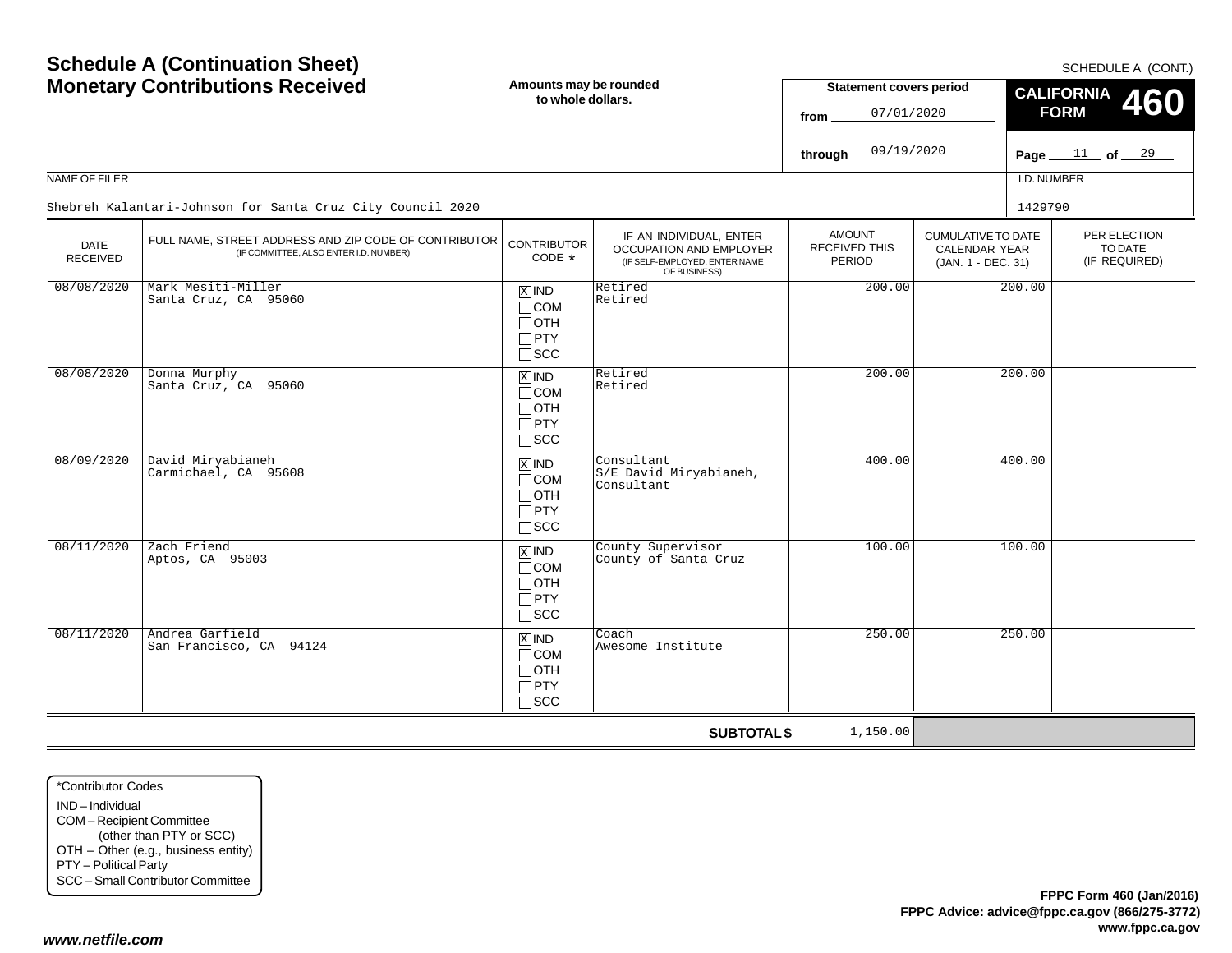**Schedule A (Continuation Sheet)**

SCHEDULE A (CONT.)

| <b>Monetary Contributions Received</b> |                                                                                                 | Amounts may be rounded<br>to whole dollars.                        |                                                                                                            | <b>Statement covers period</b><br>07/01/2020<br>from |                                                                         | CALIFORNIA 460<br><b>FORM</b> |                                          |  |
|----------------------------------------|-------------------------------------------------------------------------------------------------|--------------------------------------------------------------------|------------------------------------------------------------------------------------------------------------|------------------------------------------------------|-------------------------------------------------------------------------|-------------------------------|------------------------------------------|--|
|                                        |                                                                                                 |                                                                    |                                                                                                            | 09/19/2020<br>through                                |                                                                         |                               | Page $12$ of $29$                        |  |
| NAME OF FILER                          |                                                                                                 |                                                                    |                                                                                                            |                                                      |                                                                         | I.D. NUMBER                   |                                          |  |
|                                        | Shebreh Kalantari-Johnson for Santa Cruz City Council 2020                                      |                                                                    |                                                                                                            |                                                      |                                                                         | 1429790                       |                                          |  |
| <b>DATE</b><br><b>RECEIVED</b>         | FULL NAME, STREET ADDRESS AND ZIP CODE OF CONTRIBUTOR<br>(IF COMMITTEE, ALSO ENTER I.D. NUMBER) | <b>CONTRIBUTOR</b><br>CODE *                                       | IF AN INDIVIDUAL, ENTER<br><b>OCCUPATION AND EMPLOYER</b><br>(IF SELF-EMPLOYED, ENTER NAME<br>OF BUSINESS) | <b>AMOUNT</b><br><b>RECEIVED THIS</b><br>PERIOD      | <b>CUMULATIVE TO DATE</b><br><b>CALENDAR YEAR</b><br>(JAN. 1 - DEC. 31) |                               | PER ELECTION<br>TO DATE<br>(IF REQUIRED) |  |
| 08/11/2020                             | Manouchehr Mahmoudzadeh<br>Fair Oaks, CA 95628                                                  | $X$ IND<br>$\Box$ COM<br>$\Box$ oth<br>$\Box$ PTY<br>$\square$ SCC | Civil Engineer<br>MGE Engineering Inc                                                                      | 100.00                                               |                                                                         | 100.00                        |                                          |  |
| 08/12/2020                             | Farrokh and Diane Azarabadi<br>Carmichael, CA 95608                                             | $X$ IND<br>$\Box$ COM<br>$\Box$ oth<br>$\Box$ PTY<br>$\Box$ SCC    | Developer<br>S/E Koraf Corp                                                                                | 400.00                                               |                                                                         | 400.00                        |                                          |  |
| 08/13/2020                             | Marty Ackerman<br>Santa Cruz, CA 95062                                                          | $X$ IND<br>$\Box$ COM<br>$\Box$ oth<br>$\Box$ PTY<br>$\Box$ scc    | Development Manager<br>City of Santa Cruz                                                                  | 100.00                                               |                                                                         | 100.00                        |                                          |  |
| 08/13/2020                             | Erfan Azadehnia<br>South San Francisco, CA 94080                                                | $X$ IND<br>$\Box$ COM<br>$\Box$ oth<br>$\Box$ PTY<br>$\Box$ scc    | Motion Graphics Designer<br>Hogarth                                                                        | 100.00                                               |                                                                         | 100.00                        |                                          |  |
| 08/13/2020                             | Pete Kennedy<br>Santa Cruz, CA 95060                                                            | $X$ IND<br>$\Box$ COM<br>$\Box$ OTH<br>$\Box$ PTY<br>$\square$ scc | Senior Project Manager<br>Bright Green Strategies                                                          | 100.00                                               |                                                                         | 100.00                        |                                          |  |
|                                        |                                                                                                 |                                                                    | <b>SUBTOTAL \$</b>                                                                                         | 800.00                                               |                                                                         |                               |                                          |  |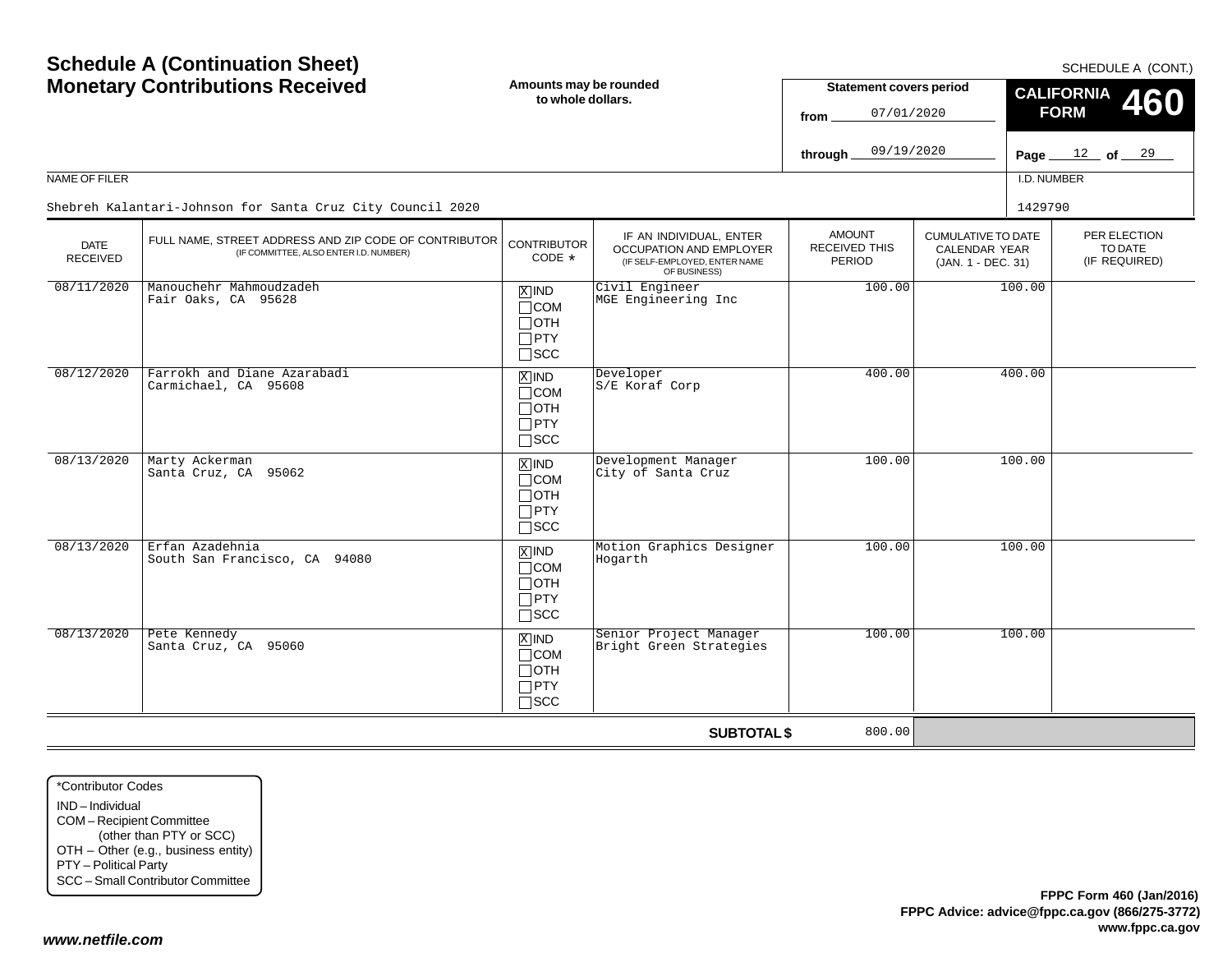SCHEDULE A (CONT.)

| <b>Monetary Contributions Received</b> |                                                                                                 | Amounts may be rounded<br>to whole dollars.                                       |                                                                                                     | <b>Statement covers period</b><br>07/01/2020<br>from. |                                                                  | CALIFORNIA 460<br><b>FORM</b> |                                          |  |
|----------------------------------------|-------------------------------------------------------------------------------------------------|-----------------------------------------------------------------------------------|-----------------------------------------------------------------------------------------------------|-------------------------------------------------------|------------------------------------------------------------------|-------------------------------|------------------------------------------|--|
|                                        |                                                                                                 |                                                                                   |                                                                                                     | 09/19/2020<br>through.                                |                                                                  | Page $\equiv$                 | $\frac{13}{ }$ of $\frac{29}{ }$         |  |
| NAME OF FILER                          |                                                                                                 |                                                                                   |                                                                                                     |                                                       |                                                                  | I.D. NUMBER                   |                                          |  |
|                                        | Shebreh Kalantari-Johnson for Santa Cruz City Council 2020                                      |                                                                                   |                                                                                                     |                                                       |                                                                  | 1429790                       |                                          |  |
| <b>DATE</b><br><b>RECEIVED</b>         | FULL NAME, STREET ADDRESS AND ZIP CODE OF CONTRIBUTOR<br>(IF COMMITTEE, ALSO ENTER I.D. NUMBER) | <b>CONTRIBUTOR</b><br>CODE *                                                      | IF AN INDIVIDUAL, ENTER<br>OCCUPATION AND EMPLOYER<br>(IF SELF-EMPLOYED, ENTER NAME<br>OF BUSINESS) | <b>AMOUNT</b><br>RECEIVED THIS<br>PERIOD              | <b>CUMULATIVE TO DATE</b><br>CALENDAR YEAR<br>(JAN. 1 - DEC. 31) |                               | PER ELECTION<br>TO DATE<br>(IF REQUIRED) |  |
| 08/13/2020                             | Molly O'Neil<br>Santa Cruz, CA 95060                                                            | $\boxed{\text{X}}$ IND<br>$\Box$ COM<br>$\Box$ OTH<br>$\Box$ PTY<br>$\square$ SCC | Teacher<br><b>SCCS</b>                                                                              | 200.00                                                |                                                                  | 200.00                        |                                          |  |
| 08/13/2020                             | Jack Thomsen<br>Santa Cruz, CA 95060                                                            | $X$ IND<br>$\Box$ COM<br>$\Box$ OTH<br>$\Box$ PTY<br>$\square$ scc                | Pilot<br>United Airlines                                                                            | 100.00                                                |                                                                  | 100.00                        |                                          |  |
| 08/14/2020                             | Tahereh Abbaszadeh<br>Fair Oaks, CA 95628                                                       | $\overline{X}$ IND<br>$\Box$ COM<br>$\Box$ OTH<br>$\Box$ PTY<br>$\Box$ scc        | Construction<br>S/E Tahereh Abbaszadeh,<br>Contractor                                               | 100.00                                                |                                                                  | 100.00                        |                                          |  |
| 08/14/2020                             | Brad Brereton<br>Santa Cruz, CA 95060                                                           | $\overline{X}$ IND<br>$\Box$ COM<br>$\Box$ OTH<br>$\Box$ PTY<br>$\square$ scc     | Attorney<br>Brereton Law Office                                                                     | 400.00                                                |                                                                  | 400.00                        |                                          |  |
| 08/14/2020                             | Alida Lindsley<br>Ben Lomond, CA 95005                                                          | $X$ IND<br>$\Box$ COM<br>$\Box$ OTH<br>$\Box$ PTY<br>$\square$ SCC                | Occupational Therapist<br>Dominican Hospital                                                        | 400.00                                                |                                                                  | 400.00                        |                                          |  |
|                                        |                                                                                                 |                                                                                   | <b>SUBTOTAL \$</b>                                                                                  | 1,200.00                                              |                                                                  |                               |                                          |  |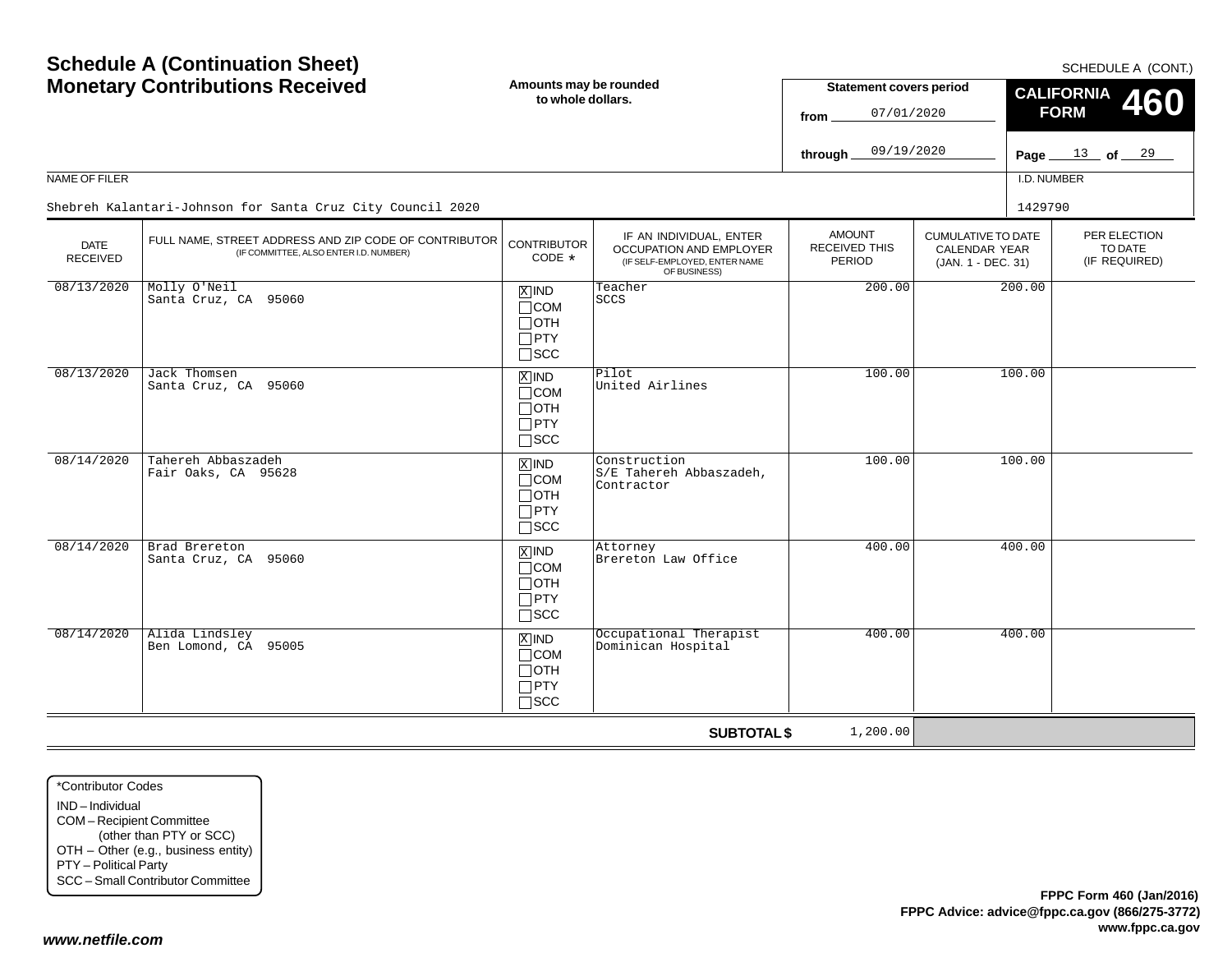SCHEDULE A (CONT.)

| <b>Monetary Contributions Received</b> |                                                                                                 | Amounts may be rounded<br>to whole dollars.                                |                                                                                                     | <b>Statement covers period</b><br>07/01/2020<br>from. |                                                                  | CALIFORNIA 460<br><b>FORM</b> |                                          |  |
|----------------------------------------|-------------------------------------------------------------------------------------------------|----------------------------------------------------------------------------|-----------------------------------------------------------------------------------------------------|-------------------------------------------------------|------------------------------------------------------------------|-------------------------------|------------------------------------------|--|
|                                        |                                                                                                 |                                                                            |                                                                                                     | 09/19/2020<br>through                                 |                                                                  |                               | Page $14$ of $29$                        |  |
| NAME OF FILER                          |                                                                                                 |                                                                            |                                                                                                     |                                                       |                                                                  | I.D. NUMBER                   |                                          |  |
|                                        | Shebreh Kalantari-Johnson for Santa Cruz City Council 2020                                      |                                                                            |                                                                                                     |                                                       |                                                                  | 1429790                       |                                          |  |
| <b>DATE</b><br><b>RECEIVED</b>         | FULL NAME, STREET ADDRESS AND ZIP CODE OF CONTRIBUTOR<br>(IF COMMITTEE, ALSO ENTER I.D. NUMBER) | <b>CONTRIBUTOR</b><br>CODE *                                               | IF AN INDIVIDUAL, ENTER<br>OCCUPATION AND EMPLOYER<br>(IF SELF-EMPLOYED, ENTER NAME<br>OF BUSINESS) | <b>AMOUNT</b><br><b>RECEIVED THIS</b><br>PERIOD       | <b>CUMULATIVE TO DATE</b><br>CALENDAR YEAR<br>(JAN. 1 - DEC. 31) |                               | PER ELECTION<br>TO DATE<br>(IF REQUIRED) |  |
| 08/14/2020                             | Michael Morgan<br>Sacramento, CA 95829                                                          | $X$ IND<br>$\Box$ COM<br>$\Box$ OTH<br>$\Box$ PTY<br>$\square$ SCC         | Owner/Partner<br>RNM Inc                                                                            | 200.00                                                |                                                                  | 200.00                        |                                          |  |
| 08/14/2020                             | Kristin Olafson<br>Santa Cruz, CA 95060                                                         | $X$ IND<br>$\Box$ COM<br>$\Box$ OTH<br>$\Box$ PTY<br>$\square$ scc         | Mental Health Clinician<br>Santa Cruz County HSA                                                    | 100.00                                                |                                                                  | 100.00                        |                                          |  |
| 08/14/2020                             | Ryan Yarbrough<br>Ben Lomond, CA 95005                                                          | $\overline{X}$ IND<br>$\Box$ COM<br>$\Box$ OTH<br>$\Box$ PTY<br>$\Box$ scc | Watershed restoration<br>Confluence Restoration                                                     | 400.00                                                |                                                                  | 400.00                        |                                          |  |
| 08/15/2020                             | Reza Zamanian<br>El Dorado Hills, CA 95762                                                      | $\sqrt{X}$ IND<br>$\Box$ COM<br>$\Box$ OTH<br>$\Box$ PTY<br>$\square$ scc  | owner<br>Sacramento European                                                                        | 100.00                                                |                                                                  | 100.00                        |                                          |  |
| 08/17/2020                             | Stacy Nagel<br>Scotts Valley, CA 95066                                                          | $X$ IND<br>$\Box$ COM<br>$\Box$ OTH<br>$\Box$ PTY<br>$\square$ SCC         | Program Manager<br>Google                                                                           | 100.00                                                |                                                                  | 100.00                        |                                          |  |
|                                        |                                                                                                 |                                                                            | <b>SUBTOTAL \$</b>                                                                                  | 900.00                                                |                                                                  |                               |                                          |  |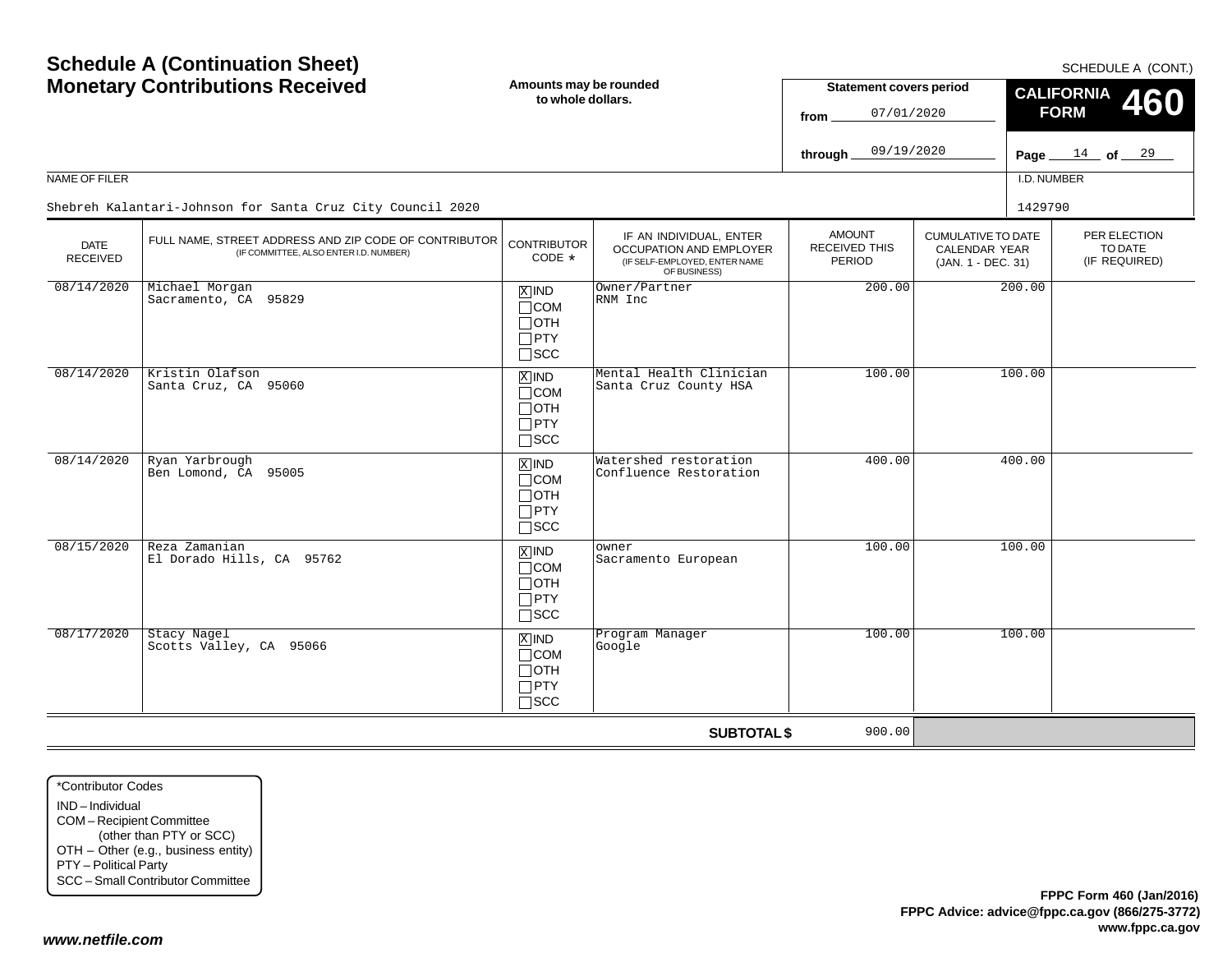| NAME OF FILER           | <b>Schedule A (Continuation Sheet)</b><br><b>Monetary Contributions Received</b>                | Amounts may be rounded<br>to whole dollars.                                       |                                                                                                     | <b>Statement covers period</b><br>07/01/2020<br>from<br>09/19/2020<br>through |                                                                         | I.D. NUMBER | SCHEDULE A (CONT.)<br><b>CALIFORNIA</b><br><b>460</b><br><b>FORM</b><br>Page $15$ of $29$ |
|-------------------------|-------------------------------------------------------------------------------------------------|-----------------------------------------------------------------------------------|-----------------------------------------------------------------------------------------------------|-------------------------------------------------------------------------------|-------------------------------------------------------------------------|-------------|-------------------------------------------------------------------------------------------|
|                         | Shebreh Kalantari-Johnson for Santa Cruz City Council 2020                                      |                                                                                   |                                                                                                     |                                                                               |                                                                         | 1429790     |                                                                                           |
| DATE<br><b>RECEIVED</b> | FULL NAME, STREET ADDRESS AND ZIP CODE OF CONTRIBUTOR<br>(IF COMMITTEE, ALSO ENTER I.D. NUMBER) | <b>CONTRIBUTOR</b><br>CODE *                                                      | IF AN INDIVIDUAL, ENTER<br>OCCUPATION AND EMPLOYER<br>(IF SELF-EMPLOYED, ENTER NAME<br>OF BUSINESS) | <b>AMOUNT</b><br>RECEIVED THIS<br>PERIOD                                      | <b>CUMULATIVE TO DATE</b><br><b>CALENDAR YEAR</b><br>(JAN. 1 - DEC. 31) |             | PER ELECTION<br>TO DATE<br>(IF REQUIRED)                                                  |
| 08/20/2020              | Nikta Eghterafi<br>Folsom, CA 95630                                                             | $\boxed{\text{X}}$ IND<br>$\Box$ COM<br>$\Box$ OTH<br>$\Box$ PTY<br>$\square$ SCC | Accounting<br>Pizza Guys                                                                            | 200.00                                                                        |                                                                         | 200.00      |                                                                                           |
| 08/21/2020              | Fred Managhebi<br>El Dorado Hills, CA 95762                                                     | $\boxed{\text{X}}$ IND<br>$\Box$ COM<br>$\Box$ OTH<br>$\Box$ PTY<br>$\square$ scc | Business owner<br>Sacramento European                                                               | 400.00                                                                        |                                                                         | 400.00      |                                                                                           |
| 08/22/2020              | Scott Roseman<br>Santa Cruz, CA 95062                                                           | $\overline{X}$ IND<br>$\Box$ COM<br>$\Box$ OTH<br>$\Box$ PTY<br>$\Box$ scc        | Retired<br>Retired                                                                                  | 100.00                                                                        |                                                                         | 100.00      |                                                                                           |
| 08/24/2020              | Tom Burns<br>Santa Cruz, CA 95062                                                               | $\boxed{\text{X}}$ IND<br>$\Box$ COM<br>$\Box$ OTH<br>$\Box$ PTY<br>$\square$ scc | Retired<br>Retired                                                                                  | 200.00                                                                        |                                                                         | 200.00      |                                                                                           |
| 08/26/2020              | Roberta Hunter<br>Santa Cruz, CA 95060                                                          | $X$ IND<br>$\Box$ COM<br>$\Box$ OTH<br>$\Box$ PTY<br>$\Box$ SCC                   | Financial Advisort<br>WaveCrest Wealth<br>Management                                                | 150.00                                                                        |                                                                         | 150.00      |                                                                                           |
|                         |                                                                                                 |                                                                                   | <b>SUBTOTAL \$</b>                                                                                  | 1,050.00                                                                      |                                                                         |             |                                                                                           |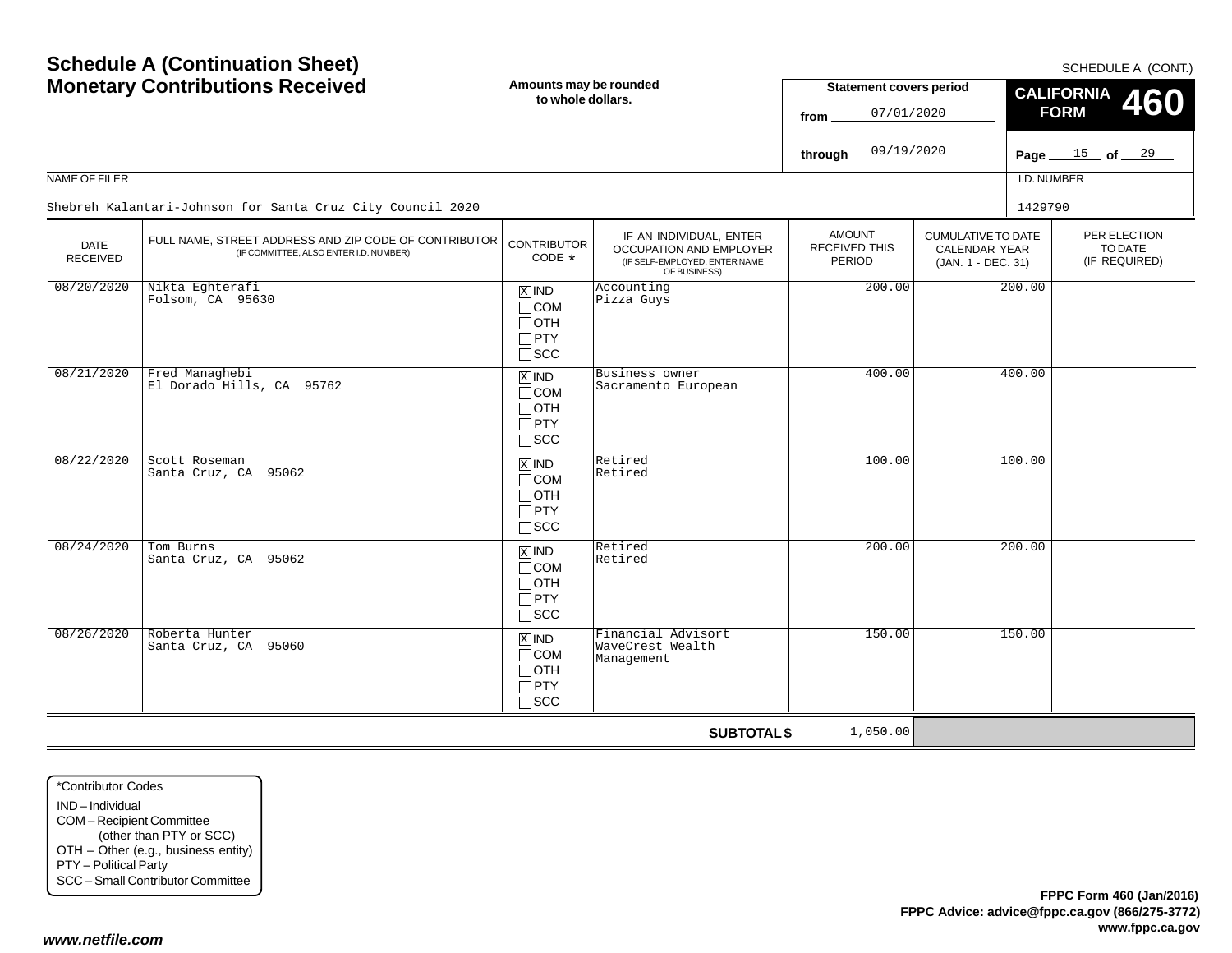SCHEDULE A (CONT.)

| <b>Monetary Contributions Received</b> |                                                                                                 | Amounts may be rounded<br>to whole dollars.                                |                                                                                                     | <b>Statement covers period</b><br>07/01/2020<br>from |                                                                  | CALIFORNIA 460<br><b>FORM</b> |                                          |  |
|----------------------------------------|-------------------------------------------------------------------------------------------------|----------------------------------------------------------------------------|-----------------------------------------------------------------------------------------------------|------------------------------------------------------|------------------------------------------------------------------|-------------------------------|------------------------------------------|--|
|                                        |                                                                                                 |                                                                            |                                                                                                     | 09/19/2020<br>through.                               |                                                                  |                               | Page $16$ of $29$                        |  |
| NAME OF FILER                          |                                                                                                 |                                                                            |                                                                                                     |                                                      |                                                                  | I.D. NUMBER                   |                                          |  |
|                                        | Shebreh Kalantari-Johnson for Santa Cruz City Council 2020                                      |                                                                            |                                                                                                     |                                                      |                                                                  | 1429790                       |                                          |  |
| <b>DATE</b><br>RECEIVED                | FULL NAME, STREET ADDRESS AND ZIP CODE OF CONTRIBUTOR<br>(IF COMMITTEE, ALSO ENTER I.D. NUMBER) | <b>CONTRIBUTOR</b><br>$CODE *$                                             | IF AN INDIVIDUAL, ENTER<br>OCCUPATION AND EMPLOYER<br>(IF SELF-EMPLOYED, ENTER NAME<br>OF BUSINESS) | <b>AMOUNT</b><br><b>RECEIVED THIS</b><br>PERIOD      | <b>CUMULATIVE TO DATE</b><br>CALENDAR YEAR<br>(JAN. 1 - DEC. 31) |                               | PER ELECTION<br>TO DATE<br>(IF REQUIRED) |  |
| 08/26/2020                             | Alan Kaviany<br>Sacramento, CA 95821                                                            | $X$ IND<br>$\Box$ COM<br>$\Box$ OTH<br>$\Box$ PTY<br>$\Box$<br><br>SCC     | Retired<br>Retired                                                                                  | 250.00                                               |                                                                  | 250.00                        |                                          |  |
| 08/26/2020                             | Rama Kirn Kaur Khalsa<br>Aptos, CA 95003                                                        | $X$ IND<br>$\Box$ COM<br>$\Box$ OTH<br>$\Box$ PTY<br>$\Box$ scc            | Retired<br>Retired                                                                                  | 100.00                                               |                                                                  | 100.00                        |                                          |  |
| 08/26/2020                             | Donna Meyers<br>Santa Cruz, CA 95060                                                            | $\overline{X}$ IND<br>$\Box$ COM<br>$\Box$ OTH<br>$\Box$ PTY<br>$\Box$ scc | City councilmember<br>City of Santa Cruz                                                            | 150.00                                               |                                                                  | 150.00                        |                                          |  |
| 08/27/2020                             | Sarah Castro<br>Santa Cruz, CA 95060                                                            | $X$ IND<br>$\Box$ COM<br>$\Box$ OTH<br>$\Box$ PTY<br>$\square$ scc         | IT Project Manager<br>S/E Sarah Castro,<br>Consultant                                               | 400.00                                               |                                                                  | 400.00                        |                                          |  |
| 08/28/2020                             | Will and Martina O'Sullivan<br>Capitola, CA 95010                                               | $X$ IND<br>$\Box$ COM<br>$\Box$ OTH<br>$\Box$ PTY<br>$\square$ SCC         | Retired<br>Retired                                                                                  | 100.00                                               |                                                                  | 100.00                        |                                          |  |
|                                        |                                                                                                 |                                                                            | <b>SUBTOTAL \$</b>                                                                                  | 1,000.00                                             |                                                                  |                               |                                          |  |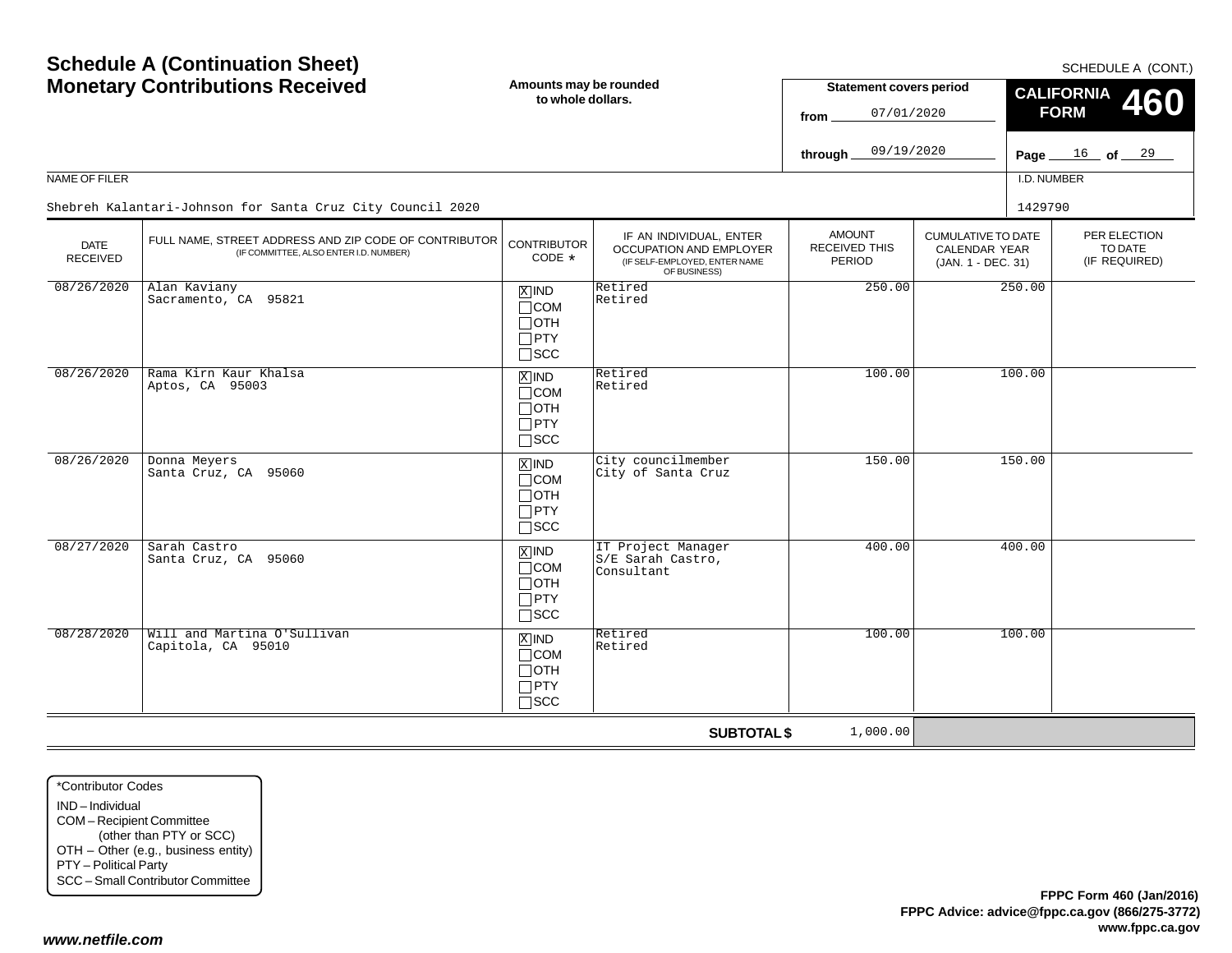| <b>Schedule A (Continuation Sheet)</b><br><b>Monetary Contributions Received</b> |                                                                                                 | Amounts may be rounded<br>to whole dollars.                                       |                                                                                                     | <b>Statement covers period</b><br>07/01/2020<br>from   |                                                                         | SCHEDULE A (CONT.)<br><b>CALIFORNIA</b><br>460<br><b>FORM</b> |                                          |  |
|----------------------------------------------------------------------------------|-------------------------------------------------------------------------------------------------|-----------------------------------------------------------------------------------|-----------------------------------------------------------------------------------------------------|--------------------------------------------------------|-------------------------------------------------------------------------|---------------------------------------------------------------|------------------------------------------|--|
|                                                                                  |                                                                                                 |                                                                                   |                                                                                                     | 09/19/2020<br>through                                  |                                                                         |                                                               | Page $17$ of $29$                        |  |
| NAME OF FILER                                                                    |                                                                                                 |                                                                                   |                                                                                                     |                                                        |                                                                         | I.D. NUMBER                                                   |                                          |  |
|                                                                                  | Shebreh Kalantari-Johnson for Santa Cruz City Council 2020                                      |                                                                                   |                                                                                                     |                                                        |                                                                         | 1429790                                                       |                                          |  |
| <b>DATE</b><br><b>RECEIVED</b>                                                   | FULL NAME, STREET ADDRESS AND ZIP CODE OF CONTRIBUTOR<br>(IF COMMITTEE, ALSO ENTER I.D. NUMBER) | <b>CONTRIBUTOR</b><br>CODE *                                                      | IF AN INDIVIDUAL, ENTER<br>OCCUPATION AND EMPLOYER<br>(IF SELF-EMPLOYED, ENTER NAME<br>OF BUSINESS) | <b>AMOUNT</b><br><b>RECEIVED THIS</b><br><b>PERIOD</b> | <b>CUMULATIVE TO DATE</b><br><b>CALENDAR YEAR</b><br>(JAN. 1 - DEC. 31) |                                                               | PER ELECTION<br>TO DATE<br>(IF REQUIRED) |  |
| 08/28/2020                                                                       | David and Monica Terrazas<br>Santa Cruz, CA 95060                                               | $X$ IND<br>$\Box$ COM<br>$\Box$ OTH<br>$\Box$ PTY<br>$\square$ SCC                | Attorney<br>Brereton Law Office APC                                                                 | 150.00                                                 |                                                                         | 150.00                                                        |                                          |  |
| 08/30/2020                                                                       | Greg Larson<br>Santa Cruz, CA 95060                                                             | $X$ IND<br>$\Box$ COM<br>$\Box$ OTH<br>$\Box$ PTY<br>$\square$ SCC                | City Problem Solver<br>Management Partners                                                          | 400.00                                                 |                                                                         | 400.00                                                        |                                          |  |
| 08/31/2020                                                                       | Linda Burroughs<br>Santa Cruz, CA 95060                                                         | $X$ IND<br>$\Box$ COM<br>$\Box$ OTH<br>$\Box$ PTY<br>$\square$ SCC                | Retired<br>Retired                                                                                  | 250.00                                                 |                                                                         | 250.00                                                        |                                          |  |
| 08/31/2020                                                                       | Dan Carrillo<br>La Selva Beach, CA 95076                                                        | $\boxed{\text{X}}$ IND<br>$\Box$ COM<br>$\Box$ OTH<br>$\Box$ PTY<br>$\square$ scc | Sales<br>PV Printing                                                                                | 400.00                                                 |                                                                         | 400.00                                                        |                                          |  |
| 08/31/2020                                                                       | Neal Coonerty<br>Santa Cruz, CA 95060                                                           | $X$ IND<br>$\Box$ COM<br>$\Box$ OTH<br>$\Box$ PTY<br>$\Box$ scc                   | Retired<br>Retired                                                                                  | 100.00                                                 |                                                                         | 100.00                                                        |                                          |  |
|                                                                                  |                                                                                                 |                                                                                   | <b>SUBTOTAL \$</b>                                                                                  | 1,300.00                                               |                                                                         |                                                               |                                          |  |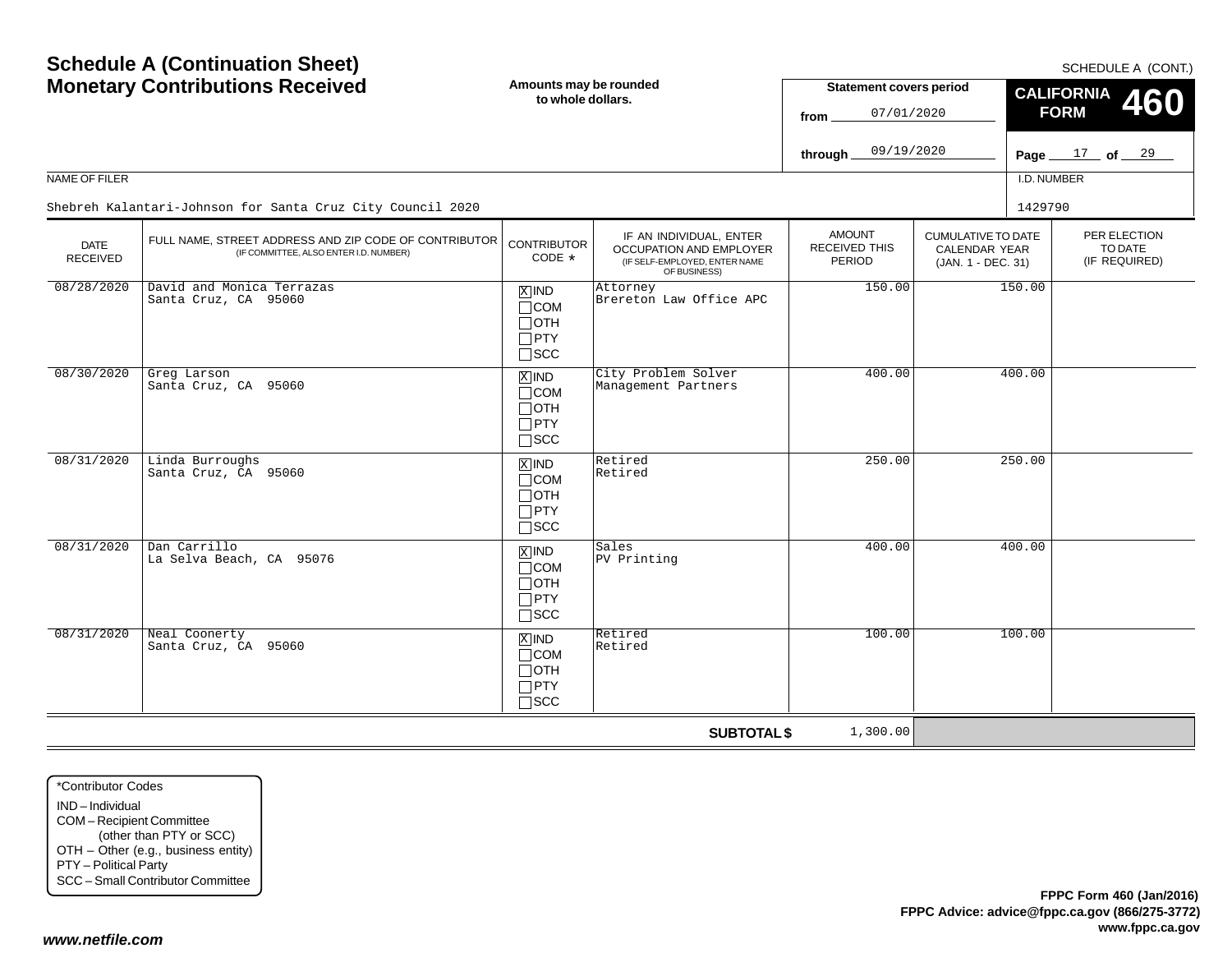SCHEDULE A (CONT.)

|                                | <b>Monetary Contributions Received</b>                                                          |                                                                                 | Amounts may be rounded<br>to whole dollars.                                                         |                                          | <b>Statement covers period</b><br>07/01/2020                            | CALIFORNIA 460<br><b>FORM</b>            |  |  |
|--------------------------------|-------------------------------------------------------------------------------------------------|---------------------------------------------------------------------------------|-----------------------------------------------------------------------------------------------------|------------------------------------------|-------------------------------------------------------------------------|------------------------------------------|--|--|
|                                |                                                                                                 |                                                                                 |                                                                                                     | 09/19/2020<br>through                    |                                                                         | Page $18$ of $29$                        |  |  |
| NAME OF FILER                  |                                                                                                 |                                                                                 |                                                                                                     |                                          |                                                                         | I.D. NUMBER                              |  |  |
|                                | Shebreh Kalantari-Johnson for Santa Cruz City Council 2020                                      |                                                                                 |                                                                                                     |                                          |                                                                         | 1429790                                  |  |  |
| <b>DATE</b><br><b>RECEIVED</b> | FULL NAME, STREET ADDRESS AND ZIP CODE OF CONTRIBUTOR<br>(IF COMMITTEE, ALSO ENTER I.D. NUMBER) | <b>CONTRIBUTOR</b><br>$CODE *$                                                  | IF AN INDIVIDUAL, ENTER<br>OCCUPATION AND EMPLOYER<br>(IF SELF-EMPLOYED, ENTER NAME<br>OF BUSINESS) | <b>AMOUNT</b><br>RECEIVED THIS<br>PERIOD | <b>CUMULATIVE TO DATE</b><br><b>CALENDAR YEAR</b><br>(JAN. 1 - DEC. 31) | PER ELECTION<br>TO DATE<br>(IF REQUIRED) |  |  |
| 08/31/2020                     | Victor Gomez<br>Hollister, CA 95023                                                             | $X$ IND<br>$\sqcap$ COM<br>$\Box$ OTH<br>$\Box$ PTY<br>$\square$ SCC            | Consultant<br>Pinnacle Strategy LLC                                                                 | 200.00                                   | 200.00                                                                  |                                          |  |  |
| 08/31/2020                     | Reuben Helick<br>Aptos, CA 95003                                                                | $\overline{X}$ IND<br>$\sqcap$ COM<br>$\Box$ OTH<br>$\Box$ PTY<br>$\square$ scc | Real Estate Agent<br>Cushman & Wakefield                                                            | 100.00                                   | 100.00                                                                  |                                          |  |  |
| 08/31/2020                     | Josh Mader<br>Santa Cruz, CA 95060                                                              | $x$ IND<br>$\Box$ COM<br>$\Box$ oth<br>$\Box$ PTY<br>$\sqcap$ scc               | VP of Market Research<br>HIRC                                                                       | 100.00                                   | 100.00                                                                  |                                          |  |  |
| 08/31/2020                     | Ocean St LLC<br>Santa Cruz, CA 95062                                                            | $\Box$ IND<br>$\Box$ COM<br>$X$ OTH<br>$\Box$ PTY<br>$\square$ scc              |                                                                                                     | 300.00                                   | 300.00                                                                  |                                          |  |  |
| 08/31/2020                     | Rowland Rebele<br>Santa Cruz, CA 95065                                                          | $X$ IND<br>$\Box$ COM<br>$\Box$ oth<br>$\Box$ PTY<br>$\sqcap$ SCC               | Retired<br>Retired                                                                                  | 400.00                                   | 400.00                                                                  |                                          |  |  |
|                                |                                                                                                 |                                                                                 | <b>SUBTOTAL \$</b>                                                                                  | 1,100.00                                 |                                                                         |                                          |  |  |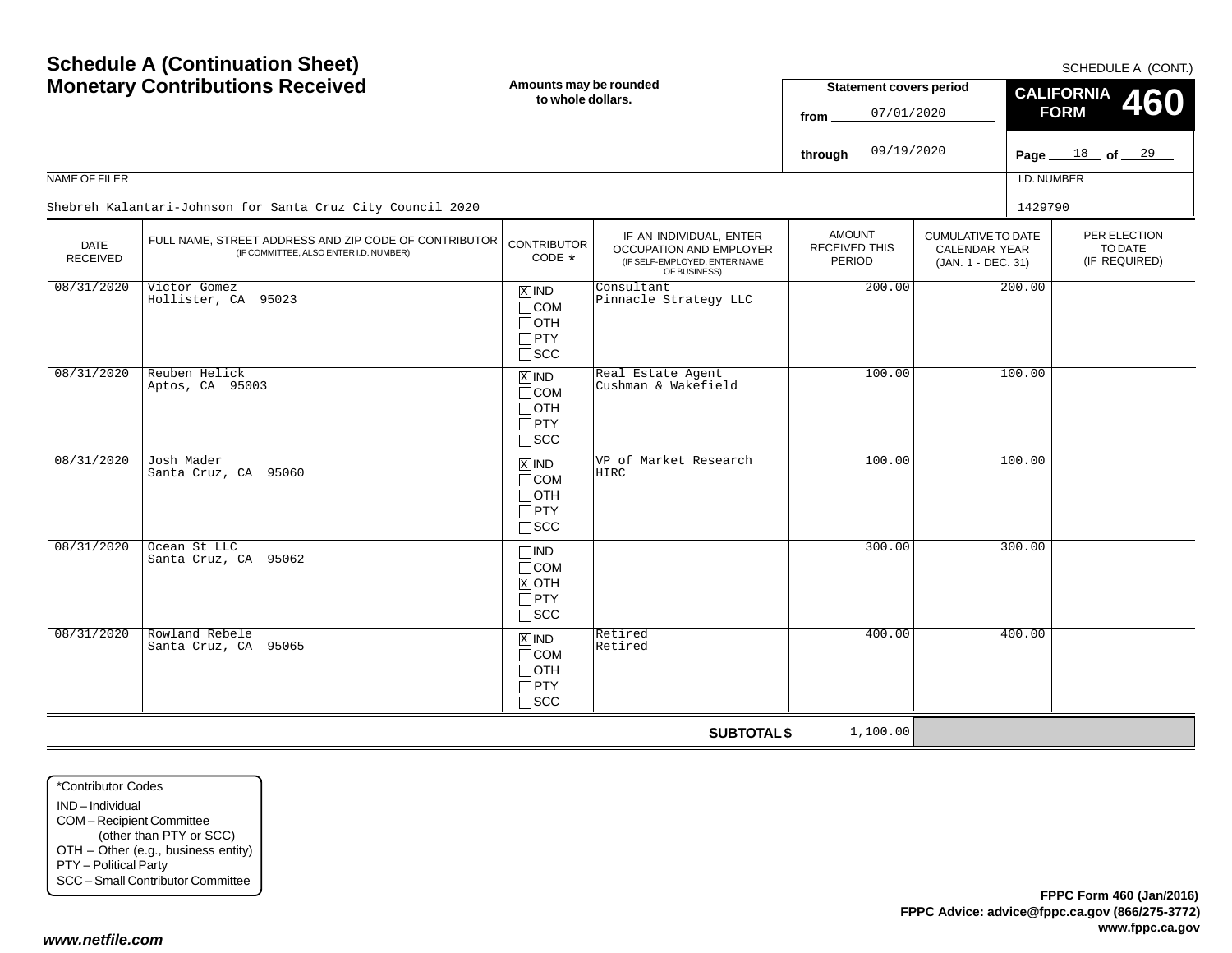SCHEDULE A (CONT.)

| <b>Monetary Contributions Received</b> |                                                                                                 | Amounts may be rounded<br>to whole dollars.                                                  |                                                                                                     | <b>Statement covers period</b><br>07/01/2020<br>from |                                                                  | CALIFORNIA 460<br><b>FORM</b> |                                          |  |
|----------------------------------------|-------------------------------------------------------------------------------------------------|----------------------------------------------------------------------------------------------|-----------------------------------------------------------------------------------------------------|------------------------------------------------------|------------------------------------------------------------------|-------------------------------|------------------------------------------|--|
|                                        |                                                                                                 |                                                                                              |                                                                                                     | 09/19/2020<br>through.                               |                                                                  | Page $19$ of $29$             |                                          |  |
| NAME OF FILER                          |                                                                                                 |                                                                                              |                                                                                                     |                                                      |                                                                  | I.D. NUMBER                   |                                          |  |
|                                        | Shebreh Kalantari-Johnson for Santa Cruz City Council 2020                                      |                                                                                              |                                                                                                     |                                                      |                                                                  | 1429790                       |                                          |  |
| <b>DATE</b><br>RECEIVED                | FULL NAME, STREET ADDRESS AND ZIP CODE OF CONTRIBUTOR<br>(IF COMMITTEE, ALSO ENTER I.D. NUMBER) | <b>CONTRIBUTOR</b><br>$CODE *$                                                               | IF AN INDIVIDUAL, ENTER<br>OCCUPATION AND EMPLOYER<br>(IF SELF-EMPLOYED, ENTER NAME<br>OF BUSINESS) | <b>AMOUNT</b><br>RECEIVED THIS<br>PERIOD             | <b>CUMULATIVE TO DATE</b><br>CALENDAR YEAR<br>(JAN. 1 - DEC. 31) |                               | PER ELECTION<br>TO DATE<br>(IF REQUIRED) |  |
| 08/31/2020                             | Jerald Spodick<br>Santa Cruz, CA 95062                                                          | $\boxed{\text{X}}$ IND<br>$\Box$ COM<br>$\Box$ OTH<br>$\Box$ PTY<br>$\square$ SCC            | Retired<br>Retired                                                                                  | 100.00                                               |                                                                  | 100.00                        |                                          |  |
| 09/01/2020                             | Tom Manheim<br>Santa Cruz, CA 95062                                                             | $X$ IND<br>$\Box$ COM<br>$\Box$ OTH<br>$\Box$ PTY<br>$\square$ scc                           | Retired<br>Retired                                                                                  | 150.00                                               |                                                                  | 150.00                        |                                          |  |
| 09/01/2020                             | Mike Price<br>Santa Cruz, CA 95060                                                              | $X$ IND<br>$\Box$ COM<br>$\Box$ OTH<br>$\Box$ PTY<br>$\Box$ scc                              | Retired<br>Retired                                                                                  | 300.00                                               |                                                                  | 300.00                        |                                          |  |
| 09/01/2020                             | Janet Reed<br>Santa Cruz, CA 95060                                                              | $\boxed{\text{X}}$ IND<br>$\Box$ COM<br>$\Box$ OTH<br>$\overline{\Box}$ PTY<br>$\square$ SCC | Retired<br>Retired                                                                                  | 100.00                                               |                                                                  | 100.00                        |                                          |  |
| 09/02/2020                             | Leslie Connor<br>Santa Cruz, CA 95060                                                           | $X$ IND<br>$\Box$ COM<br>$\Box$ OTH<br>$\Box$ PTY<br>$\square$ SCC                           | Administrator<br>SCCH                                                                               | 100.00                                               |                                                                  | 100.00                        |                                          |  |
|                                        |                                                                                                 |                                                                                              | <b>SUBTOTAL \$</b>                                                                                  | 750.00                                               |                                                                  |                               |                                          |  |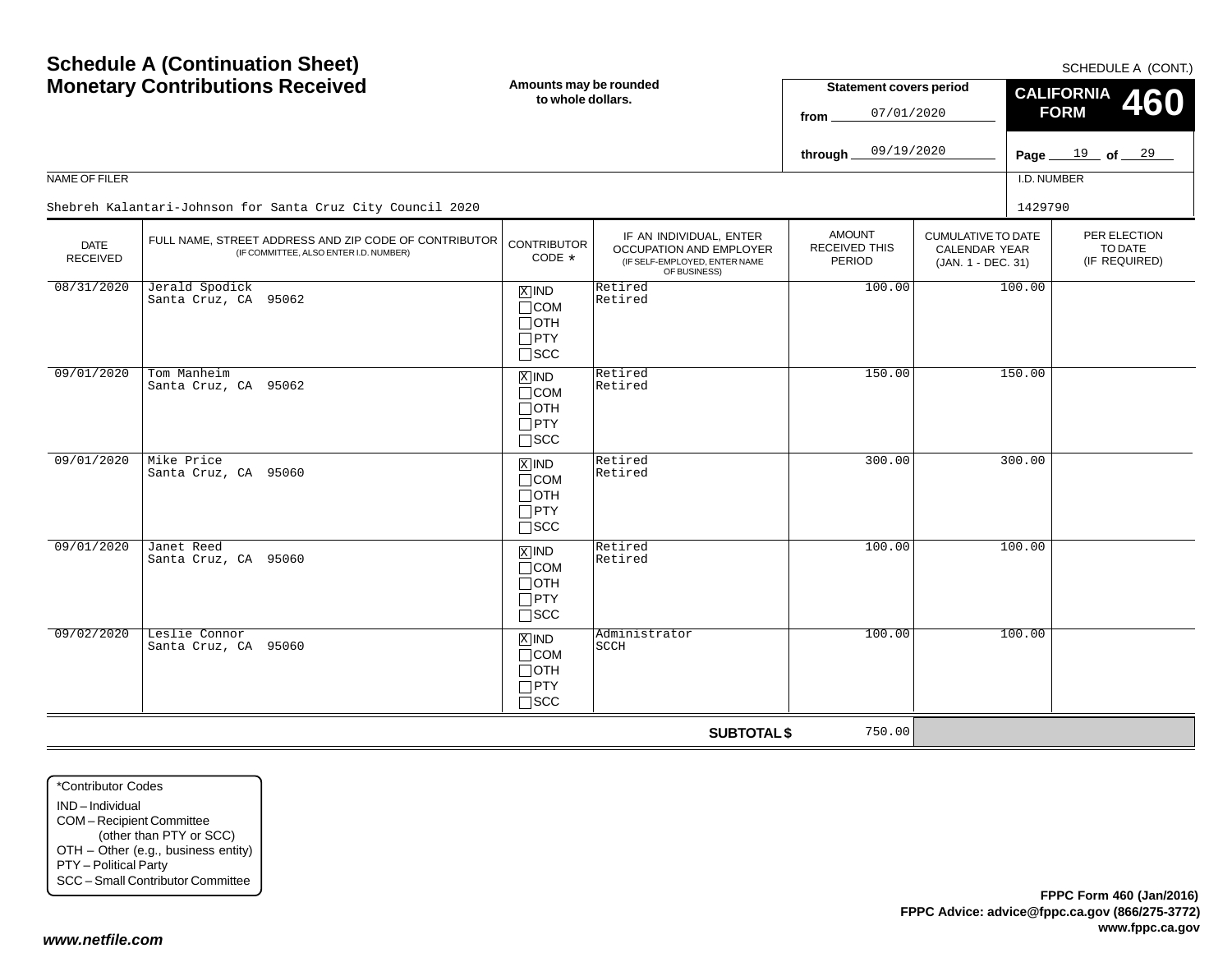SCHEDULE A (CONT.)

| <b>Monetary Contributions Received</b> |                                                                                                 | Amounts may be rounded<br>to whole dollars.                        |                                                                                                     | <b>Statement covers period</b><br>07/01/2020<br>from |                                                                         | CALIFORNIA 460<br><b>FORM</b> |                                          |  |
|----------------------------------------|-------------------------------------------------------------------------------------------------|--------------------------------------------------------------------|-----------------------------------------------------------------------------------------------------|------------------------------------------------------|-------------------------------------------------------------------------|-------------------------------|------------------------------------------|--|
|                                        |                                                                                                 |                                                                    |                                                                                                     | 09/19/2020<br>through.                               |                                                                         | Page $_{-}$                   | 20 of 29                                 |  |
| NAME OF FILER                          |                                                                                                 |                                                                    |                                                                                                     |                                                      |                                                                         | I.D. NUMBER                   |                                          |  |
|                                        | Shebreh Kalantari-Johnson for Santa Cruz City Council 2020                                      |                                                                    |                                                                                                     |                                                      |                                                                         | 1429790                       |                                          |  |
| <b>DATE</b><br><b>RECEIVED</b>         | FULL NAME, STREET ADDRESS AND ZIP CODE OF CONTRIBUTOR<br>(IF COMMITTEE, ALSO ENTER I.D. NUMBER) | <b>CONTRIBUTOR</b><br>$CODE *$                                     | IF AN INDIVIDUAL, ENTER<br>OCCUPATION AND EMPLOYER<br>(IF SELF-EMPLOYED, ENTER NAME<br>OF BUSINESS) | <b>AMOUNT</b><br><b>RECEIVED THIS</b><br>PERIOD      | <b>CUMULATIVE TO DATE</b><br><b>CALENDAR YEAR</b><br>(JAN. 1 - DEC. 31) |                               | PER ELECTION<br>TO DATE<br>(IF REQUIRED) |  |
| 09/06/2020                             | David Green Baskin<br>Santa Cruz, CA 95060                                                      | $X$ IND<br>$\Box$ COM<br>$\Box$ OTH<br>$\Box$ PTY<br>$\square$ scc | Retired<br>Retired                                                                                  | 200.00                                               |                                                                         | 200.00                        |                                          |  |
| 09/06/2020                             | Jago Macleod<br>Capitola, CA 95010                                                              | $X$ IND<br>$\Box$ COM<br>$\Box$ OTH<br>$\Box$ PTY<br>$\Box$ scc    | Software engineer<br>Google                                                                         | 400.00                                               |                                                                         | 400.00                        |                                          |  |
| 09/06/2020                             | Al Ramadan<br>Santa Cruz, CA 95060                                                              | $X$ IND<br>$\Box$ COM<br>$\Box$ oth<br>$\Box$ PTY<br>$\Box$ scc    | Category Designer<br>Play Bigger                                                                    | 250.00                                               |                                                                         | 250.00                        |                                          |  |
| 09/07/2020                             | Ken Carlson<br>Santa Cruz, CA 95062                                                             | $x$ IND<br>$\Box$ COM<br>$\Box$ oth<br>$\Box$ PTY<br>$\square$ scc | Real Estate<br>S/E Ken Carlson, Realtor                                                             | 400.00                                               |                                                                         | 400.00                        |                                          |  |
| 09/07/2020                             | Eleanor Littman<br>Santa Cruz, CA 95064                                                         | $X$ IND<br>$\Box$ COM<br>$\Box$ OTH<br>$\Box$ PTY<br>$\Box$ SCC    | Retired<br>Retired                                                                                  | 100.00                                               |                                                                         | 100.00                        |                                          |  |
|                                        |                                                                                                 |                                                                    | <b>SUBTOTAL \$</b>                                                                                  | 1,350.00                                             |                                                                         |                               |                                          |  |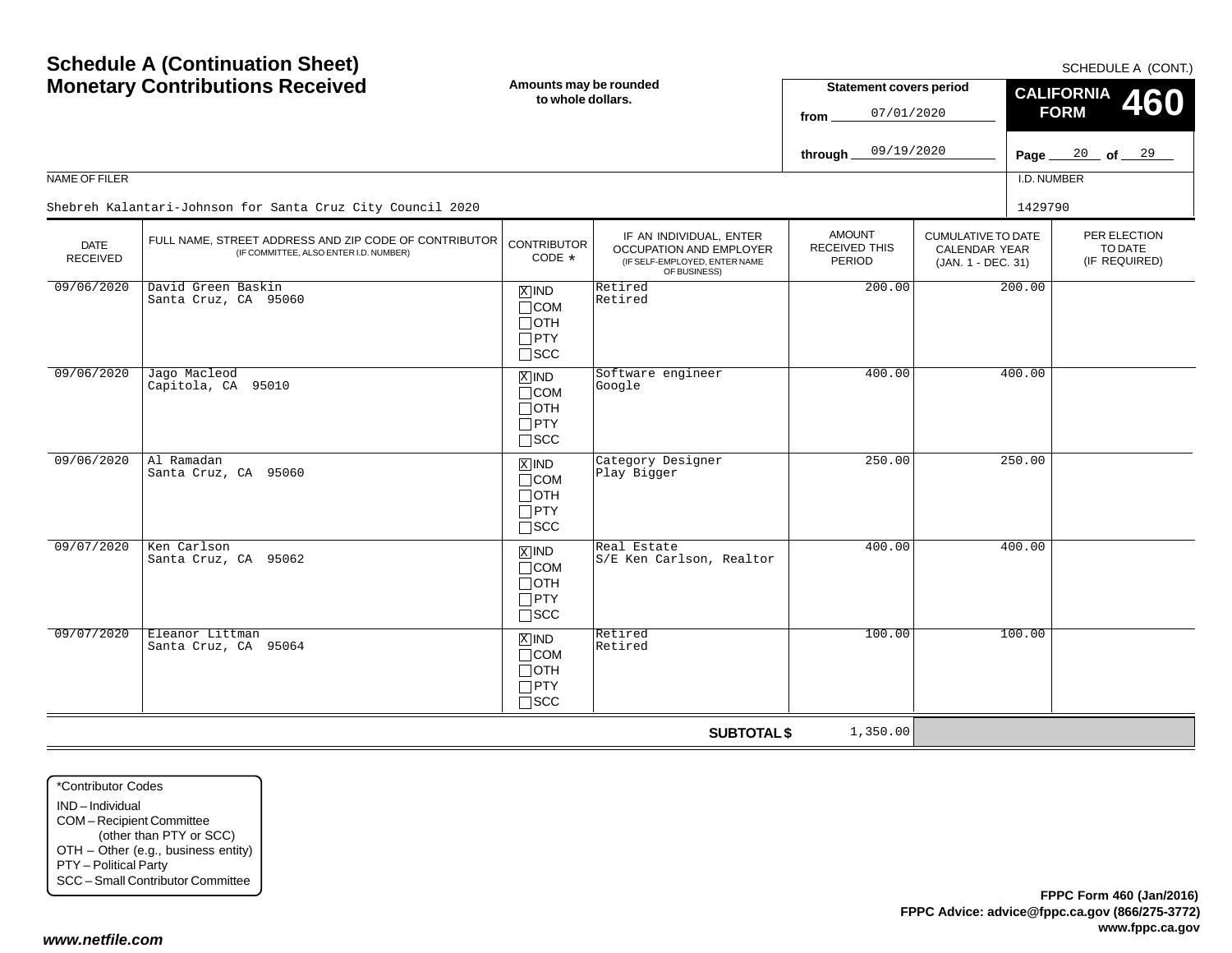| <b>Schedule A (Continuation Sheet)</b><br><b>Monetary Contributions Received</b><br>NAME OF FILER |                                                                                                 | Amounts may be rounded<br>to whole dollars.                                    |                                                                                                            | SCHEDULE A (CONT.)<br><b>Statement covers period</b><br><b>CALIFORNIA</b><br>460<br><b>FORM</b><br>07/01/2020<br>from<br>09/19/2020<br>$\frac{21}{ }$ of $\frac{29}{ }$<br>through<br>Page $\_\_$<br>I.D. NUMBER |                                                                  |         |                                          |  |
|---------------------------------------------------------------------------------------------------|-------------------------------------------------------------------------------------------------|--------------------------------------------------------------------------------|------------------------------------------------------------------------------------------------------------|------------------------------------------------------------------------------------------------------------------------------------------------------------------------------------------------------------------|------------------------------------------------------------------|---------|------------------------------------------|--|
|                                                                                                   | Shebreh Kalantari-Johnson for Santa Cruz City Council 2020                                      |                                                                                |                                                                                                            |                                                                                                                                                                                                                  |                                                                  | 1429790 |                                          |  |
| <b>DATE</b><br><b>RECEIVED</b>                                                                    | FULL NAME, STREET ADDRESS AND ZIP CODE OF CONTRIBUTOR<br>(IF COMMITTEE, ALSO ENTER I.D. NUMBER) | <b>CONTRIBUTOR</b><br>$CODE *$                                                 | IF AN INDIVIDUAL, ENTER<br><b>OCCUPATION AND EMPLOYER</b><br>(IF SELF-EMPLOYED, ENTER NAME<br>OF BUSINESS) | <b>AMOUNT</b><br>RECEIVED THIS<br><b>PERIOD</b>                                                                                                                                                                  | <b>CUMULATIVE TO DATE</b><br>CALENDAR YEAR<br>(JAN. 1 - DEC. 31) |         | PER ELECTION<br>TO DATE<br>(IF REQUIRED) |  |
| 09/07/2020                                                                                        | Christine Sippl<br>Santa Cruz, CA 95060                                                         | $\overline{X}$ IND<br>$\Box$ COM<br>$\Box$ OTH<br>$\Box$ PTY<br>$\square$ SCC  | Director of Impact &<br>Partnerships<br>Encompass Community<br>Services                                    | 250.00                                                                                                                                                                                                           | 250.00                                                           |         |                                          |  |
| 09/08/2020                                                                                        | Spencer Ryono<br>Santa Cruz, CA 95060                                                           | $X$ IND<br>$\Box$ COM<br>$\Box$ OTH<br>$\Box$ PTY<br>$\Box$ SCC                | Attorney<br>TIBCO Software Inc                                                                             | 100.00                                                                                                                                                                                                           |                                                                  | 100.00  |                                          |  |
| 09/09/2020                                                                                        | Jacqueline Faber<br>Manhattan Beach, CA 90266                                                   | $X$ IND<br>$\Box$ COM<br>$\Box$ OTH<br>$\Box$ PTY<br>$\square$ SCC             | Writer<br>S/E Jacqueline Faber,<br>Writer                                                                  | 250.00                                                                                                                                                                                                           |                                                                  | 250.00  |                                          |  |
| 09/09/2020                                                                                        | Stacey Nolan<br>Santa Cruz, CA 95062                                                            | $\boxed{\text{X}}$ IND<br>$\Box$ COM<br>$\Box$ OTH<br>$\Box$ PTY<br>$\Box$ SCC | Area Manager<br>Epic Wine and Spirits                                                                      | 100.00                                                                                                                                                                                                           |                                                                  | 100.00  |                                          |  |
| 09/09/2020                                                                                        | Marcus Ziegler<br>Santa Cruz, CA 95060                                                          | $X$ IND<br>$\Box$ COM<br>$\Box$ OTH<br>$\Box$ PTY<br>$\Box$ SCC                | Engineer<br>Riverbed Inc                                                                                   | 100.00                                                                                                                                                                                                           |                                                                  | 100.00  |                                          |  |
|                                                                                                   |                                                                                                 |                                                                                | <b>SUBTOTAL \$</b>                                                                                         | 800.00                                                                                                                                                                                                           |                                                                  |         |                                          |  |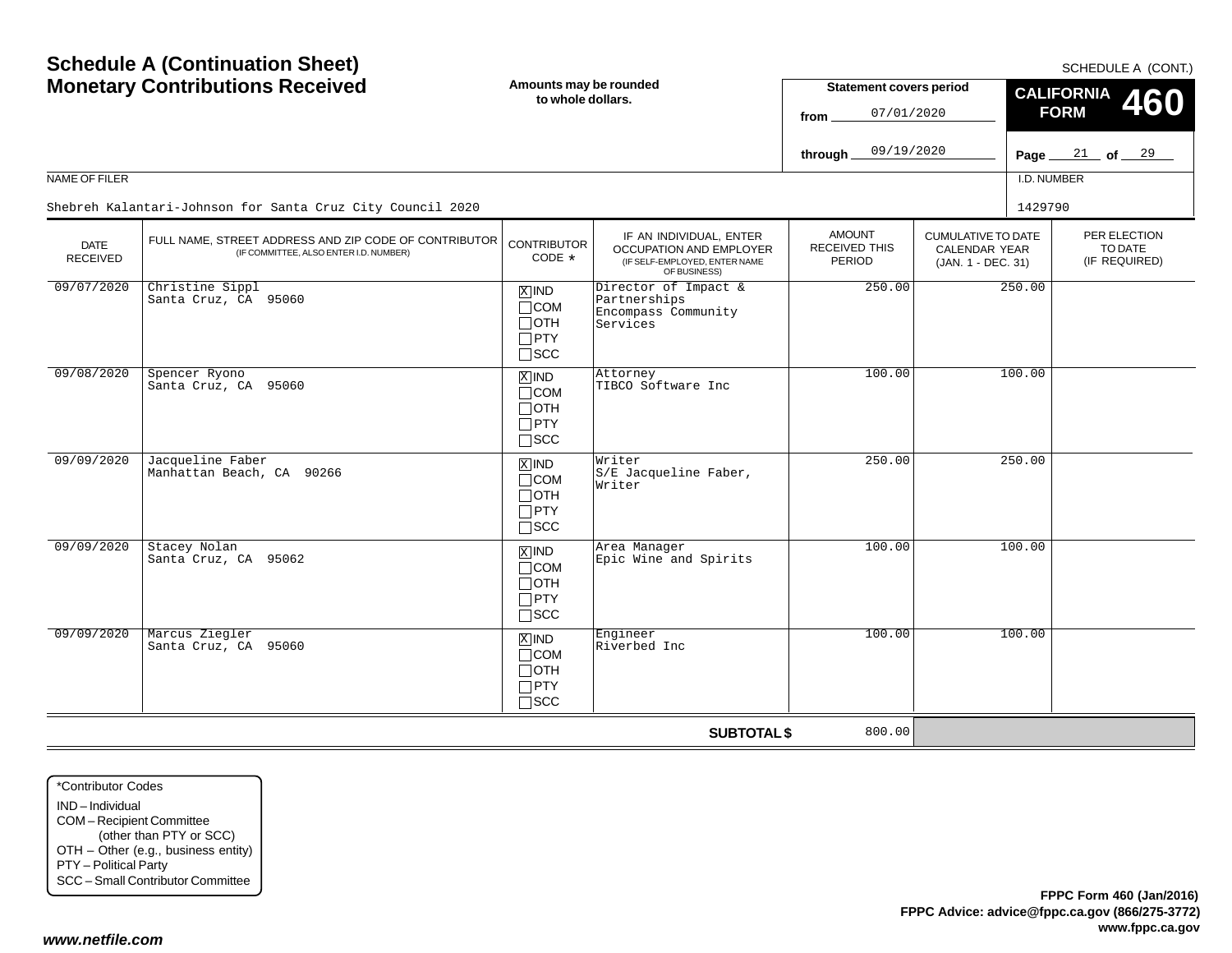$SCHFDUI F A (CONT)$ 

| <b>Monetary Contributions Received</b> |                                                                                                 | Amounts may be rounded<br>to whole dollars.                                   |                                                                                                     | <b>Statement covers period</b><br>07/01/2020<br>from |                                                                  | <u>.</u><br><b>CALIFORNIA</b><br>460<br><b>FORM</b> |                                          |
|----------------------------------------|-------------------------------------------------------------------------------------------------|-------------------------------------------------------------------------------|-----------------------------------------------------------------------------------------------------|------------------------------------------------------|------------------------------------------------------------------|-----------------------------------------------------|------------------------------------------|
|                                        |                                                                                                 |                                                                               |                                                                                                     | 09/19/2020<br>through $\_$                           |                                                                  |                                                     | Page $22$ of $29$                        |
| NAME OF FILER                          |                                                                                                 |                                                                               |                                                                                                     |                                                      |                                                                  | I.D. NUMBER                                         |                                          |
|                                        | Shebreh Kalantari-Johnson for Santa Cruz City Council 2020                                      |                                                                               |                                                                                                     |                                                      |                                                                  | 1429790                                             |                                          |
| <b>DATE</b><br><b>RECEIVED</b>         | FULL NAME, STREET ADDRESS AND ZIP CODE OF CONTRIBUTOR<br>(IF COMMITTEE, ALSO ENTER I.D. NUMBER) | <b>CONTRIBUTOR</b><br>CODE $*$                                                | IF AN INDIVIDUAL, ENTER<br>OCCUPATION AND EMPLOYER<br>(IF SELF-EMPLOYED, ENTER NAME<br>OF BUSINESS) | <b>AMOUNT</b><br>RECEIVED THIS<br><b>PERIOD</b>      | <b>CUMULATIVE TO DATE</b><br>CALENDAR YEAR<br>(JAN. 1 - DEC. 31) |                                                     | PER ELECTION<br>TO DATE<br>(IF REQUIRED) |
| 09/10/2020                             | Colin Disheroon<br>Aptos, CA 95003                                                              | $X$ IND<br>$\Box$ COM<br>$\Box$ OTH<br>$\Box$ PTY<br>$\square$ SCC            | Owner<br>Santa Cruz Naturals                                                                        | 400.00                                               |                                                                  | 400.00                                              |                                          |
| 09/10/2020                             | Louisa Disheroon<br>Aptos, CA 95003                                                             | $X$ IND<br>$\Box$ COM<br>$\Box$ OTH<br>$\Box$ PTY<br>$\Box$ SCC               | Owner<br>Santa Cruz Naturals                                                                        | 400.00                                               |                                                                  | 400.00                                              |                                          |
| 09/11/2020                             | Robert Orrizzi<br>Santa Cruz, CA 95062                                                          | $X$ IND<br>$\Box$ COM<br>$\Box$ OTH<br>$\Box$ PTY<br>$\square$ SCC            | Retired<br>Retired                                                                                  | 100.00                                               |                                                                  | 100.00                                              |                                          |
| 09/12/2020                             | Nima Bagheri<br>Sacramento, CA 95834                                                            | $\overline{X}$ IND<br>$\Box$ COM<br>$\Box$ OTH<br>$\Box$ PTY<br>$\square$ SCC | Software<br>S/E Nima Bagheri,<br>Consultant                                                         | 100.00                                               |                                                                  | 100.00                                              |                                          |
| 09/12/2020                             | Hollie Locatelli<br>Santa Cruz, CA 95060                                                        | $X$ IND<br>$\Box$ COM<br>$\Box$ OTH<br>$\Box$ PTY<br>$\sqcap$ SCC             | Bookkeeper<br>S/E Hollie Locatelli,<br>Bookkeeper                                                   | 100.00                                               |                                                                  | 100.00                                              |                                          |
|                                        |                                                                                                 |                                                                               | <b>SUBTOTAL \$</b>                                                                                  | 1,100.00                                             |                                                                  |                                                     |                                          |

\*Contributor CodesIND – IndividualCOM – Recipient Committee (other than PTY or SCC) OTH – Other (e.g., business entity) PTY – Political Party SCC – Small Contributor Committee

**Schedule A (Continuation Sheet)**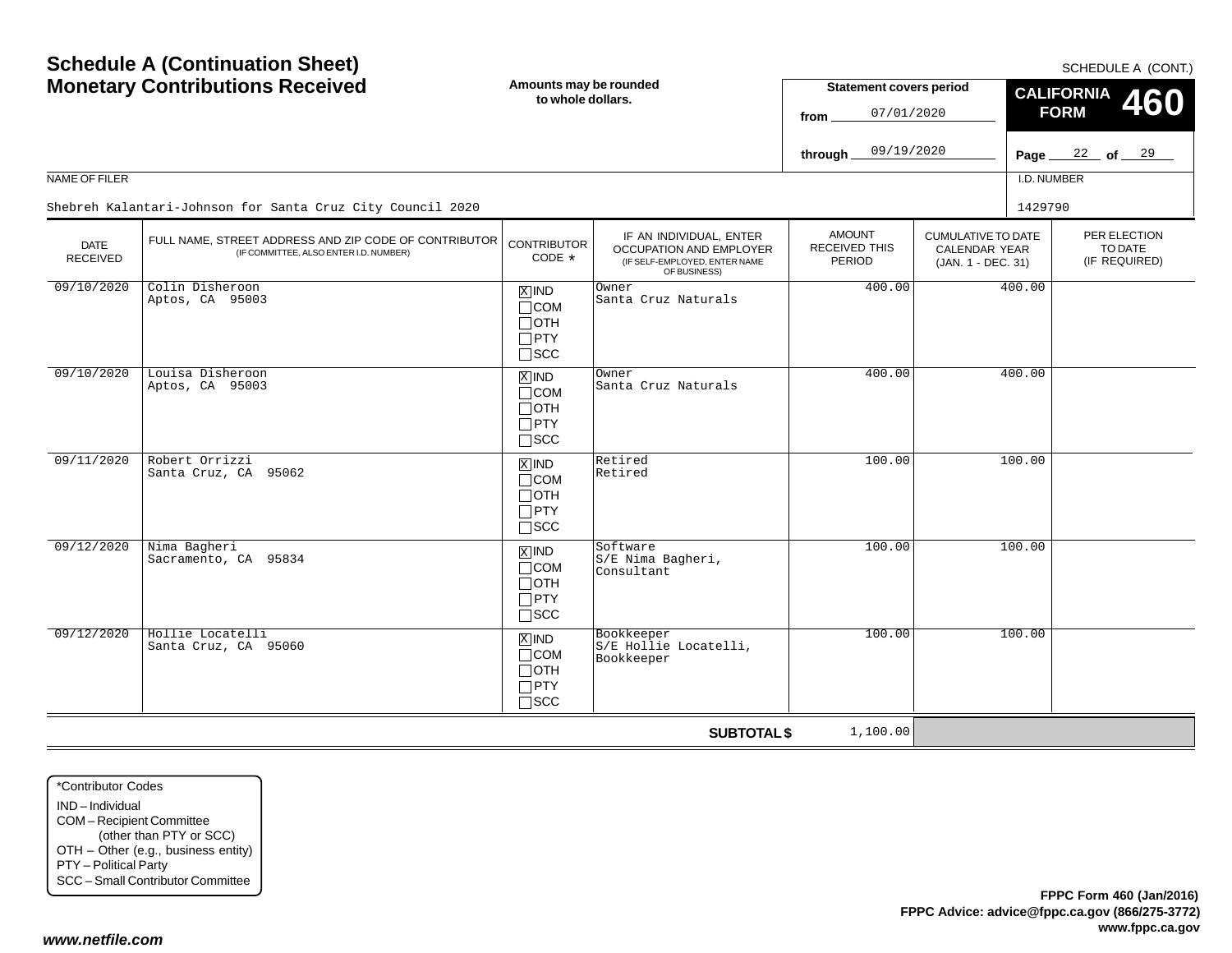SCHEDULE A (CONT.)

| <b>Monetary Contributions Received</b> |                                                                                                 | Amounts may be rounded<br>to whole dollars.                        |                                                                                                     | <b>Statement covers period</b><br>07/01/2020<br>from |                                                                         | CALIFORNIA 460<br><b>FORM</b> |                                          |  |
|----------------------------------------|-------------------------------------------------------------------------------------------------|--------------------------------------------------------------------|-----------------------------------------------------------------------------------------------------|------------------------------------------------------|-------------------------------------------------------------------------|-------------------------------|------------------------------------------|--|
|                                        |                                                                                                 |                                                                    |                                                                                                     | 09/19/2020<br>through.                               |                                                                         | Page $\equiv$                 | $23$ of $29$                             |  |
| NAME OF FILER                          |                                                                                                 |                                                                    |                                                                                                     |                                                      |                                                                         | I.D. NUMBER                   |                                          |  |
|                                        | Shebreh Kalantari-Johnson for Santa Cruz City Council 2020                                      |                                                                    |                                                                                                     |                                                      |                                                                         | 1429790                       |                                          |  |
| <b>DATE</b><br><b>RECEIVED</b>         | FULL NAME, STREET ADDRESS AND ZIP CODE OF CONTRIBUTOR<br>(IF COMMITTEE, ALSO ENTER I.D. NUMBER) | <b>CONTRIBUTOR</b><br>$CODE *$                                     | IF AN INDIVIDUAL, ENTER<br>OCCUPATION AND EMPLOYER<br>(IF SELF-EMPLOYED, ENTER NAME<br>OF BUSINESS) | <b>AMOUNT</b><br><b>RECEIVED THIS</b><br>PERIOD      | <b>CUMULATIVE TO DATE</b><br><b>CALENDAR YEAR</b><br>(JAN. 1 - DEC. 31) |                               | PER ELECTION<br>TO DATE<br>(IF REQUIRED) |  |
| 09/12/2020                             | Manuel Prado<br>Santa Cruz, CA 95060                                                            | $X$ IND<br>$\Box$ COM<br>$\Box$ OTH<br>$\Box$ PTY<br>$\square$ scc | <b>CEO</b><br>Viva Transcription                                                                    | 400.00                                               |                                                                         | 400.00                        |                                          |  |
| 09/14/2020                             | Manijeh Behziz<br>El Dorado Hills, CA 95762                                                     | $X$ IND<br>$\Box$ COM<br>$\Box$ OTH<br>$\Box$ PTY<br>$\Box$ scc    | Accountant<br>S/E Manijeh Behziz,<br>Accountant                                                     | 400.00                                               |                                                                         | 400.00                        |                                          |  |
| 09/15/2020                             | Angela Chestnut<br>Santa Cruz, CA 95060                                                         | $X$ IND<br>$\Box$ COM<br>$\Box$ oth<br>$\Box$ PTY<br>$\Box$ scc    | Analyst, County Supervisor<br>Santa Cruz County                                                     | 400.00                                               |                                                                         | 400.00                        |                                          |  |
| 09/15/2020                             | Allegra Distefano<br>Santa Monica, CA 90403                                                     | $x$ IND<br>$\Box$ COM<br>$\Box$ oth<br>$\Box$ PTY<br>$\square$ scc | Homemaker<br>Homemaker                                                                              | 100.00                                               |                                                                         | 100.00                        |                                          |  |
| 09/15/2020                             | Cynthia Matthews<br>Santa Cruz, CA 95060                                                        | $X$ IND<br>$\Box$ COM<br>$\Box$ OTH<br>$\Box$ PTY<br>$\Box$ SCC    | City councilmember<br>City of Santa Cruz                                                            | 250.00                                               |                                                                         | 250.00                        |                                          |  |
|                                        |                                                                                                 |                                                                    | <b>SUBTOTAL \$</b>                                                                                  | 1,550.00                                             |                                                                         |                               |                                          |  |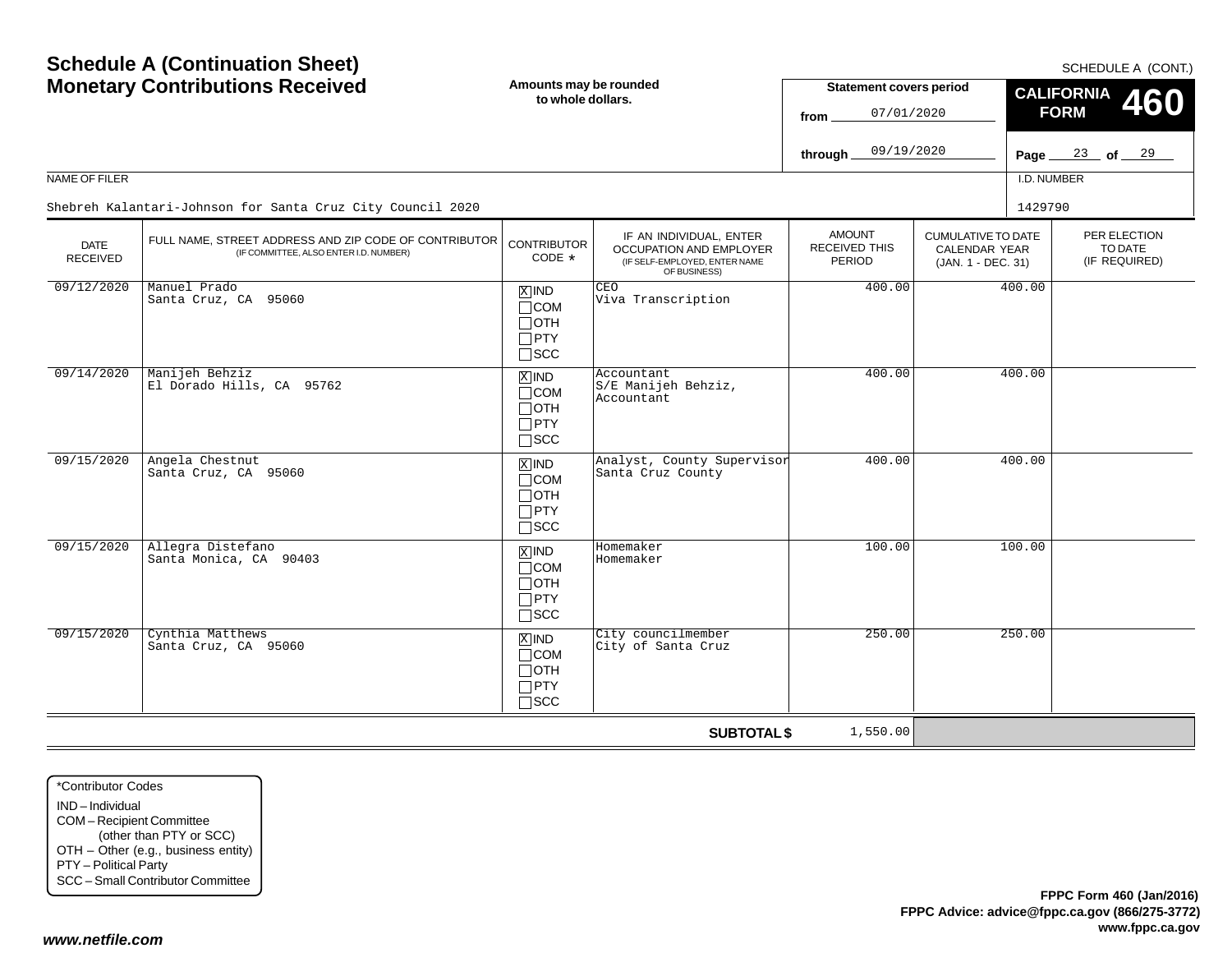| NAME OF FILER           | <b>Schedule A (Continuation Sheet)</b><br><b>Monetary Contributions Received</b><br>Shebreh Kalantari-Johnson for Santa Cruz City Council 2020 | Amounts may be rounded<br>to whole dollars.                                       |                                                                                                     | <b>Statement covers period</b><br>07/01/2020<br>from<br>09/19/2020<br>through |                                                                         | Page $\equiv$<br>I.D. NUMBER<br>1429790 | SCHEDULE A (CONT.)<br><b>CALIFORNIA</b><br><b>460</b><br><b>FORM</b><br>$\frac{24}{ }$ of $\frac{29}{ }$ |
|-------------------------|------------------------------------------------------------------------------------------------------------------------------------------------|-----------------------------------------------------------------------------------|-----------------------------------------------------------------------------------------------------|-------------------------------------------------------------------------------|-------------------------------------------------------------------------|-----------------------------------------|----------------------------------------------------------------------------------------------------------|
| DATE<br><b>RECEIVED</b> | FULL NAME, STREET ADDRESS AND ZIP CODE OF CONTRIBUTOR<br>(IF COMMITTEE, ALSO ENTER I.D. NUMBER)                                                | <b>CONTRIBUTOR</b><br>CODE *                                                      | IF AN INDIVIDUAL, ENTER<br>OCCUPATION AND EMPLOYER<br>(IF SELF-EMPLOYED, ENTER NAME<br>OF BUSINESS) | <b>AMOUNT</b><br>RECEIVED THIS<br>PERIOD                                      | <b>CUMULATIVE TO DATE</b><br><b>CALENDAR YEAR</b><br>(JAN. 1 - DEC. 31) |                                         | PER ELECTION<br>TO DATE<br>(IF REQUIRED)                                                                 |
| 09/16/2020              | Casey Coonerty Protti<br>Santa Cruz, CA 95060                                                                                                  | $X$ IND<br>$\Box$ COM<br>$\Box$ OTH<br>$\Box$ PTY<br>$\square$ SCC                | Owner<br>Bookshop Santa Cruz                                                                        | 200.00                                                                        | 200.00                                                                  |                                         |                                                                                                          |
| 09/16/2020              | Kyle Kelley<br>Santa Cruz, CA 95060                                                                                                            | $\boxed{\text{X}}$ IND<br>$\Box$ COM<br>$\Box$ OTH<br>$\Box$ PTY<br>$\square$ scc | Software Engineer<br>Netflix                                                                        | 250.00                                                                        |                                                                         | 250.00                                  |                                                                                                          |
| 09/16/2020              | Gila Zanelli<br>Carlsbad, CA 92009                                                                                                             | $\overline{X}$ IND<br>$\Box$ COM<br>$\Box$ OTH<br>$\Box$ PTY<br>$\Box$ scc        | Administrator<br>UC San Diego                                                                       | 100.00                                                                        |                                                                         | 100.00                                  |                                                                                                          |
| 09/17/2020              | Robert Stone<br>Santa Cruz, CA 95060                                                                                                           | $\boxed{\text{X}}$ IND<br>$\Box$ COM<br>$\Box$ OTH<br>$\Box$ PTY<br>$\square$ scc | Retired<br>Retired                                                                                  | 200.00                                                                        |                                                                         | 200.00                                  |                                                                                                          |
| 09/18/2020              | Renee Golder<br>Santa Cruz, CA 95060                                                                                                           | $X$ IND<br>$\Box$ COM<br>$\Box$ OTH<br>$\Box$ PTY<br>$\Box$ scc                   | City Councilmember<br>City of Santa Cruz                                                            | 100.00                                                                        |                                                                         | 100.00                                  |                                                                                                          |
|                         |                                                                                                                                                |                                                                                   | <b>SUBTOTAL \$</b>                                                                                  | 850.00                                                                        |                                                                         |                                         |                                                                                                          |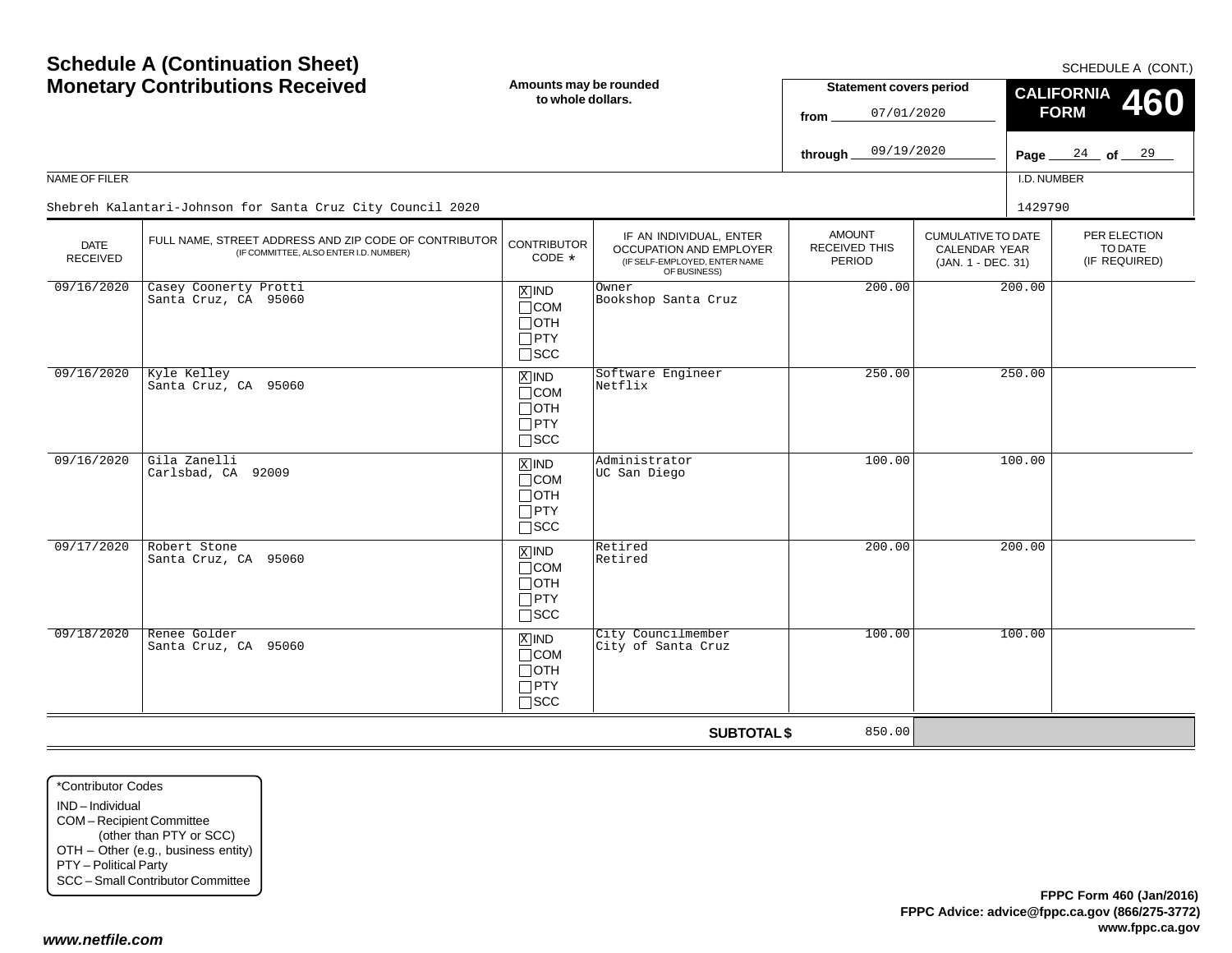| <b>Schedule A (Continuation Sheet)</b><br><b>Monetary Contributions Received</b> |                                                                                                 | Amounts may be rounded<br>to whole dollars.                            |                                                                                                     | <b>Statement covers period</b><br>07/01/2020<br>from |                                                                         | SCHEDULE A (CONT.)<br><b>CALIFORNIA</b><br>460<br><b>FORM</b> |                                          |
|----------------------------------------------------------------------------------|-------------------------------------------------------------------------------------------------|------------------------------------------------------------------------|-----------------------------------------------------------------------------------------------------|------------------------------------------------------|-------------------------------------------------------------------------|---------------------------------------------------------------|------------------------------------------|
|                                                                                  |                                                                                                 |                                                                        |                                                                                                     | 09/19/2020<br>through                                |                                                                         | Page_                                                         | $25$ of $29$                             |
| NAME OF FILER                                                                    |                                                                                                 |                                                                        |                                                                                                     |                                                      |                                                                         | I.D. NUMBER                                                   |                                          |
|                                                                                  | Shebreh Kalantari-Johnson for Santa Cruz City Council 2020                                      |                                                                        |                                                                                                     |                                                      |                                                                         | 1429790                                                       |                                          |
| <b>DATE</b><br><b>RECEIVED</b>                                                   | FULL NAME, STREET ADDRESS AND ZIP CODE OF CONTRIBUTOR<br>(IF COMMITTEE, ALSO ENTER I.D. NUMBER) | <b>CONTRIBUTOR</b><br>CODE *                                           | IF AN INDIVIDUAL, ENTER<br>OCCUPATION AND EMPLOYER<br>(IF SELF-EMPLOYED, ENTER NAME<br>OF BUSINESS) | <b>AMOUNT</b><br>RECEIVED THIS<br>PERIOD             | <b>CUMULATIVE TO DATE</b><br><b>CALENDAR YEAR</b><br>(JAN. 1 - DEC. 31) |                                                               | PER ELECTION<br>TO DATE<br>(IF REQUIRED) |
| 09/18/2020                                                                       | Cara Pearson<br>Santa Cruz, CA 95060                                                            | $X$ IND<br>$\Box$ COM<br>$\Box$ OTH<br>$\Box$ PTY<br>$\Box$<br><br>SCC | President<br>Pacific Cookie Company                                                                 | 200.00                                               | 200.00                                                                  |                                                               |                                          |
| 09/18/2020                                                                       | Halimah Prado<br>Santa Cruz, CA 95060                                                           | $X$ IND<br>$\Box$ COM<br>$\Box$ OTH<br>$\Box$ PTY<br>$\square$ SCC     | Attorney<br>Google                                                                                  | 400.00                                               |                                                                         | 400.00                                                        |                                          |
|                                                                                  |                                                                                                 | $\Box$ IND<br>$\Box$ COM<br>$\Box$ OTH<br>$\Box$ PTY<br>$\Box$ SCC     |                                                                                                     |                                                      |                                                                         |                                                               |                                          |
|                                                                                  |                                                                                                 | $\Box$ IND<br>$\Box$ COM<br>$\Box$ OTH<br>$\Box$ PTY<br>$\square$ SCC  |                                                                                                     |                                                      |                                                                         |                                                               |                                          |
|                                                                                  |                                                                                                 | $\Box$ IND<br>$\Box$ COM<br>$\Box$ OTH<br>$\Box$ PTY<br>$\Box$ SCC     |                                                                                                     |                                                      |                                                                         |                                                               |                                          |
|                                                                                  |                                                                                                 |                                                                        | <b>SUBTOTAL \$</b>                                                                                  | 600.00                                               |                                                                         |                                                               |                                          |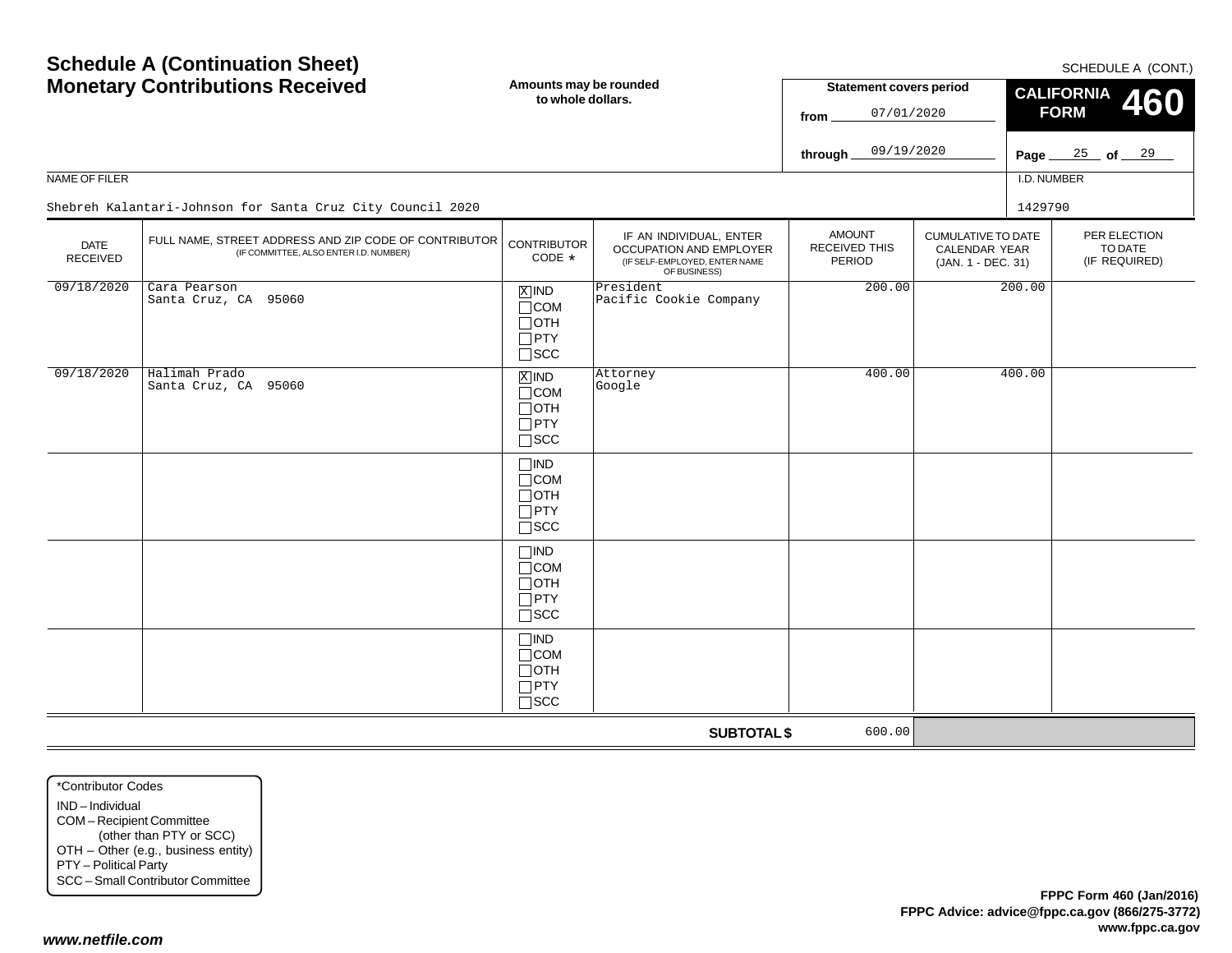# **Schedule CNonmonetary Contributions Received**

**Amounts may be rounded**

|                                | <b>Nonmonetary Contributions Received</b>                                                                                                                | Anivants may be rounded<br>to whole dollars.                                  |                                                                                                            |                                                   | <b>Statement covers period</b><br>07/01/2020<br>from |                                        |  | CALIFORNIA 460<br><b>FORM</b>                                            |                                                                |  |
|--------------------------------|----------------------------------------------------------------------------------------------------------------------------------------------------------|-------------------------------------------------------------------------------|------------------------------------------------------------------------------------------------------------|---------------------------------------------------|------------------------------------------------------|----------------------------------------|--|--------------------------------------------------------------------------|----------------------------------------------------------------|--|
|                                | SEE INSTRUCTIONS ON REVERSE                                                                                                                              |                                                                               |                                                                                                            |                                                   |                                                      | 09/19/2020<br>through_                 |  |                                                                          | Page $26$ of $29$                                              |  |
| <b>NAME OF FILER</b>           |                                                                                                                                                          |                                                                               |                                                                                                            |                                                   |                                                      |                                        |  | I.D. NUMBER                                                              |                                                                |  |
|                                | Shebreh Kalantari-Johnson for Santa Cruz City Council 2020                                                                                               |                                                                               |                                                                                                            |                                                   |                                                      |                                        |  | 1429790                                                                  |                                                                |  |
| <b>DATE</b><br><b>RECEIVED</b> | FULL NAME, STREET ADDRESS AND<br>ZIP CODE OF CONTRIBUTOR<br>(IF COMMITTEE, ALSO ENTER I.D. NUMBER)                                                       | <b>CONTRIBUTOR</b><br>CODE *                                                  | IF AN INDIVIDUAL, ENTER<br>OCCUPATION AND EMPLOYER<br>(IF SELF-EMPLOYED, ENTER<br><b>NAME OF BUSINESS)</b> | <b>DESCRIPTION OF</b><br><b>GOODS OR SERVICES</b> |                                                      | AMOUNT/<br><b>FAIR MARKET</b><br>VALUE |  | <b>CUMULATIVE TO</b><br>DATE<br><b>CALENDAR YEAR</b><br>(JAN 1 - DEC 31) | PER ELECTION<br>TO DATE<br>(IF REQUIRED)                       |  |
| 08/01/2020                     | J Guevara<br>Santa Cruz, CA 95060                                                                                                                        | $\overline{X}$ IND<br>$\Box$ COM<br>$\Box$ OTH<br>$\Box$ PTY<br>$\square$ SCC | Photographer<br>Self                                                                                       | Campaign photos                                   |                                                      | 250.00                                 |  | 250.00                                                                   |                                                                |  |
|                                |                                                                                                                                                          | $\Box$ IND<br>$\Box$ COM<br>$\Box$ OTH<br>$\Box$ PTY<br>$\square$ SCC         |                                                                                                            |                                                   |                                                      |                                        |  |                                                                          |                                                                |  |
|                                |                                                                                                                                                          | $\Box$ IND<br>$\Box$ COM<br>$\Box$ OTH<br>$\Box$ PTY<br>$\square$ SCC         |                                                                                                            |                                                   |                                                      |                                        |  |                                                                          |                                                                |  |
|                                |                                                                                                                                                          | $\Box$ IND<br>$\Box$ COM<br>$\Box$ OTH<br>$\Box$ PTY<br>$\square$ SCC         |                                                                                                            |                                                   |                                                      |                                        |  |                                                                          |                                                                |  |
|                                | Attach additional information on appropriately labeled continuation sheets.                                                                              |                                                                               |                                                                                                            | <b>SUBTOTAL \$</b>                                |                                                      | 250.00                                 |  |                                                                          |                                                                |  |
|                                | <b>Schedule C Summary</b><br>1. Amount received this period - itemized nonmonetary contributions.                                                        |                                                                               |                                                                                                            |                                                   |                                                      | 250.00                                 |  | *Contributor Codes<br>IND-Individual<br>COM-Recipient Committee          |                                                                |  |
|                                |                                                                                                                                                          |                                                                               |                                                                                                            |                                                   |                                                      | 0.00                                   |  | PTY - Political Party                                                    | (other than PTY or SCC)<br>OTH - Other (e.g., business entity) |  |
|                                | 3. Total nonmonetary contributions received this period.<br>(Add Lines 1 and 2. Enter here and on the Summary Page, Column A, Lines 4 and 10.)  TOTAL \$ |                                                                               |                                                                                                            |                                                   |                                                      | 250.00                                 |  |                                                                          | SCC - Small Contributor Committee                              |  |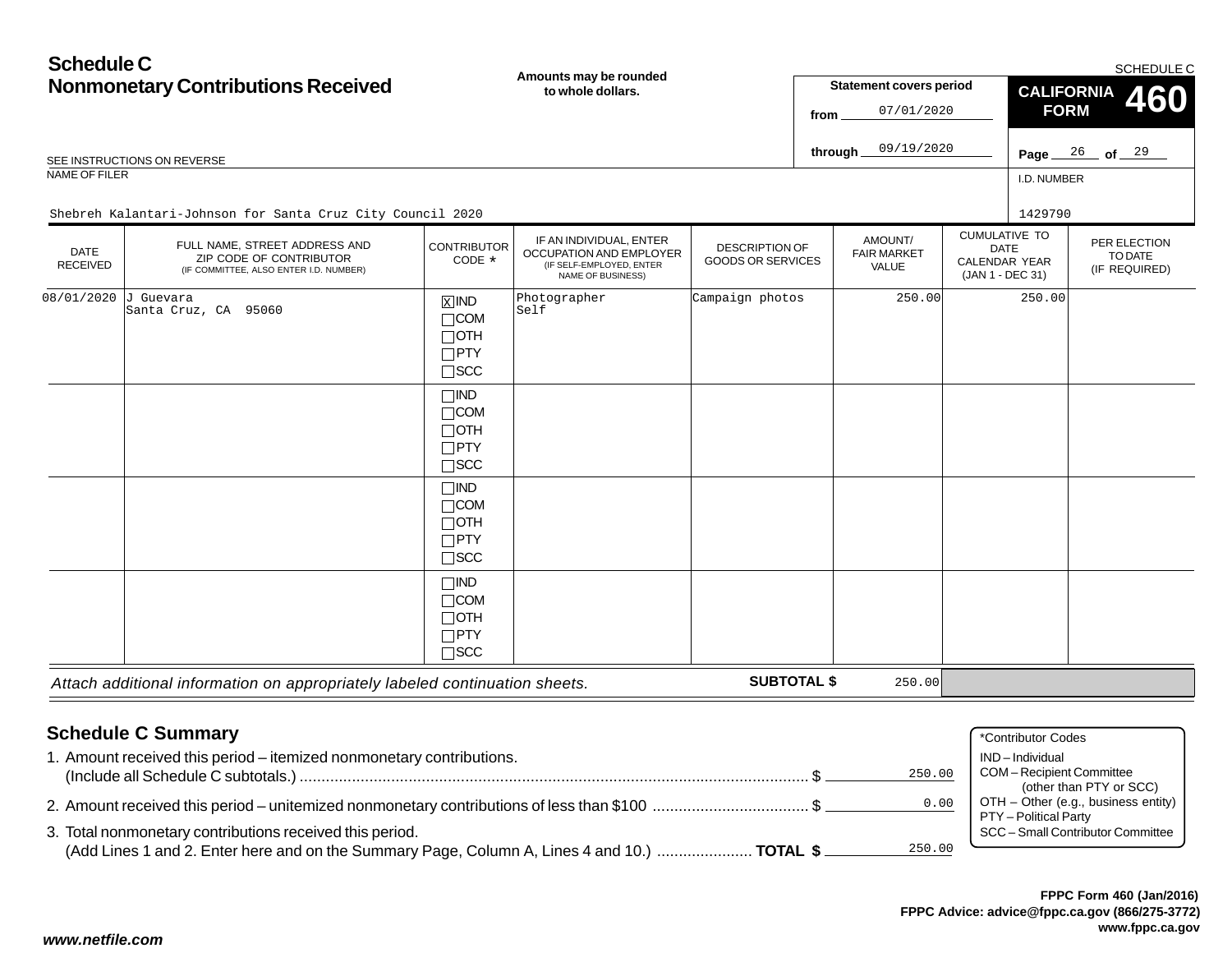| <b>Schedule E</b><br><b>Payments Made</b>                  | Amounts may be rounded |         | Statement covers period | CALIFORNIA 460 | SCHEDULE E        |
|------------------------------------------------------------|------------------------|---------|-------------------------|----------------|-------------------|
|                                                            | to whole dollars.      | from    | 07/01/2020              | <b>FORM</b>    |                   |
| SEE INSTRUCTIONS ON REVERSE                                |                        | through | 09/19/2020              | Page $27$      | of $\frac{29}{2}$ |
| NAME OF FILER                                              |                        |         |                         | I.D. NUMBER    |                   |
| Shebreh Kalantari-Johnson for Santa Cruz City Council 2020 | 1429790                |         |                         |                |                   |

#### **CODES:** If one of the following codes accurately describes the payment, you may enter the code. Otherwise, describe the payment.

| <b>CMP</b> | campaign paraphernalia/misc.                                  |      | member communications                        |      | RAD radio airtime and production costs                    |
|------------|---------------------------------------------------------------|------|----------------------------------------------|------|-----------------------------------------------------------|
| <b>CNS</b> | campaign consultants                                          | MTG  | meetings and appearances                     | RFD. | returned contributions                                    |
| CTB        | contribution (explain nonmonetary)*                           | OFC  | office expenses                              |      | SAL campaign workers' salaries                            |
|            | CVC civic donations                                           | PET  | petition circulating                         | TEL  | t.v. or cable airtime and production costs                |
| FIL        | candidate filing/ballot fees                                  | PHO. | phone banks                                  | TRC  | candidate travel, lodging, and meals                      |
| <b>FND</b> | fundraising events                                            |      | POL polling and survey research              |      | TRS staff/spouse travel, lodging, and meals               |
| IND.       | independent expenditure supporting/opposing others (explain)* |      | POS postage, delivery and messenger services | TSF  | transfer between committees of the same candidate/sponsor |
| LEG        | legal defense                                                 | PRO  | professional services (legal, accounting)    |      | VOT voter registration                                    |
| LIT.       | campaign literature and mailings                              | PRT  | print ads                                    |      | WEB information technology costs (internet, e-mail)       |

| NAME AND ADDRESS OF PAYEE<br>(IF COMMITTEE, ALSO ENTER I.D. NUMBER)                                  | CODE           | <b>OR</b><br>DESCRIPTION OF PAYMENT | AMOUNT PAID        |          |
|------------------------------------------------------------------------------------------------------|----------------|-------------------------------------|--------------------|----------|
| City of Santa Cruz<br>Santa Cruz, CA 95060                                                           | FIL            | candidate filing fee                |                    | 1,678.00 |
| Community Printers<br>Santa Cruz, CA 95062                                                           | $\mathsf{CMP}$ | Yard Signs                          |                    | 2,758.56 |
| ML Design & Consulting<br>Portland, OR 97213                                                         | PRO            | Website graphics                    |                    | 460.00   |
| * Payments that are contributions or independent expenditures must also be summarized on Schedule D. |                |                                     | <b>SUBTOTAL \$</b> | 4,896.56 |
| <b>Schedule E Summary</b>                                                                            |                |                                     |                    |          |

#### 1. Itemized payments made this period. (Include all Schedule E subtotals.) .............................................................................................................. \$ 9,157.862. Unitemized payments made this period of under \$100 .......................................................................................................................................... \$ 3. Total interest paid this period on loans. (Enter amount from Schedule B, Part 1, Column (e).)............................................................................... \$ 4. Total payments made this period. (Add Lines 1, 2, and 3. Enter here and on the Summary Page, Column A, Line 6.) ............................. **TOTAL \$** 9,219.5361.670.00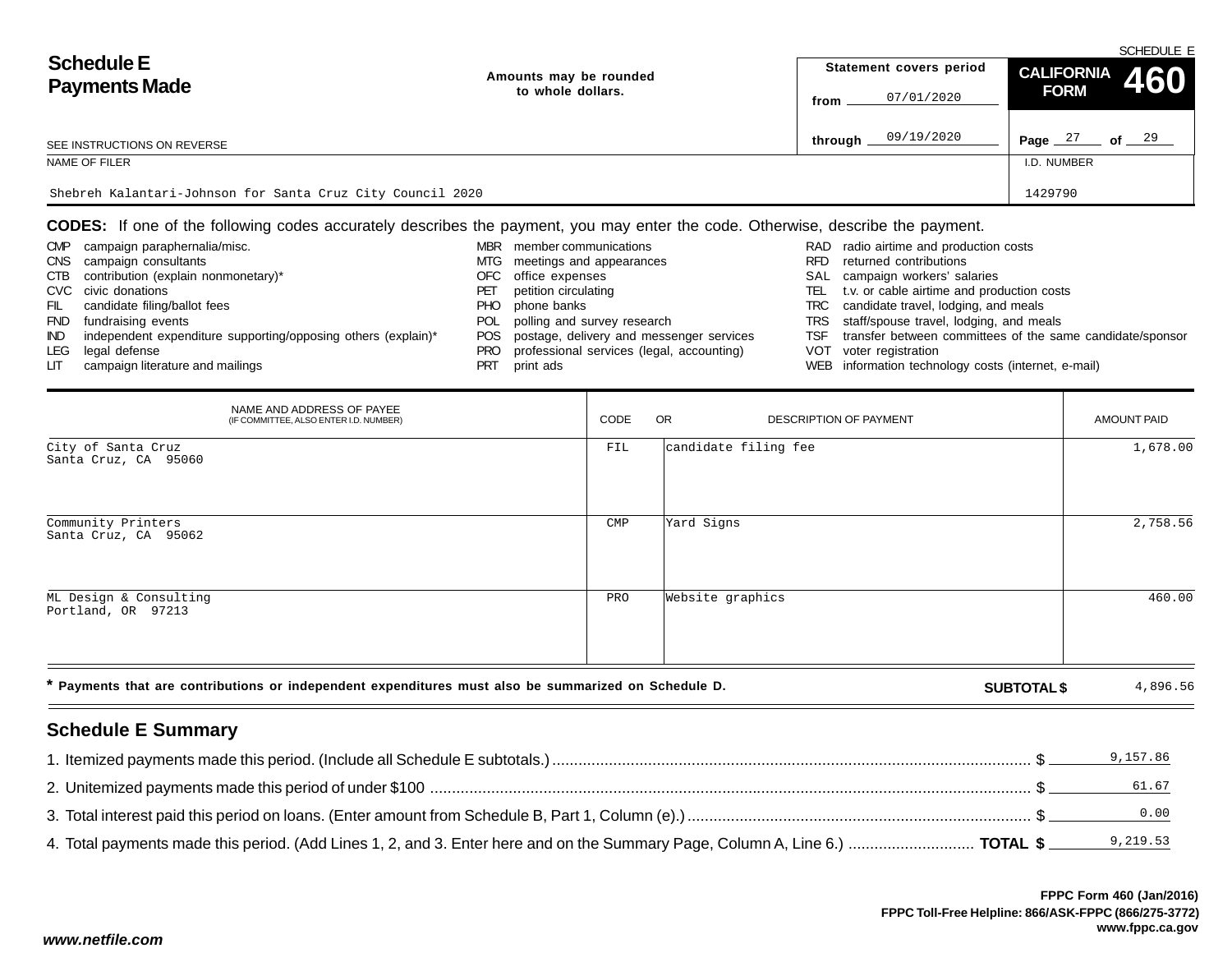| <b>Schedule E</b><br>(Continuation Sheet)<br><b>Payments Made</b>     | Amounts may be rounded<br>to whole dollars.                                                                                            | <b>Statement covers period</b><br>07/01/2020<br>from  | SCHEDULE E (CONT.)<br>CALIFORNIA 460<br><b>FORM</b>       |  |  |  |  |
|-----------------------------------------------------------------------|----------------------------------------------------------------------------------------------------------------------------------------|-------------------------------------------------------|-----------------------------------------------------------|--|--|--|--|
| SEE INSTRUCTIONS ON REVERSE                                           |                                                                                                                                        | 09/19/2020<br>through                                 | Page $28$ of $29$                                         |  |  |  |  |
| NAME OF FILER                                                         | I.D. NUMBER                                                                                                                            |                                                       |                                                           |  |  |  |  |
| Shebreh Kalantari-Johnson for Santa Cruz City Council 2020<br>1429790 |                                                                                                                                        |                                                       |                                                           |  |  |  |  |
|                                                                       | <b>CODES:</b> If one of the following codes accurately describes the payment, you may enter the code. Otherwise, describe the payment. |                                                       |                                                           |  |  |  |  |
| campaign paraphernalia/misc.<br><b>CMP</b>                            | member communications<br><b>MBR</b>                                                                                                    | RAD radio airtime and production costs                |                                                           |  |  |  |  |
| CNS.<br>campaign consultants                                          | meetings and appearances<br>MTG                                                                                                        | returned contributions<br>RFD.                        |                                                           |  |  |  |  |
| contribution (explain nonmonetary)*<br>CTB.                           | OFC<br>office expenses                                                                                                                 | campaign workers' salaries<br>SAL                     |                                                           |  |  |  |  |
| civic donations<br>CVC                                                | petition circulating<br>PET                                                                                                            | t.v. or cable airtime and production costs<br>TEL     |                                                           |  |  |  |  |
| candidate filing/ballot fees<br>FIL.                                  | <b>PHC</b><br>phone banks                                                                                                              | candidate travel, lodging, and meals<br>TRC.          |                                                           |  |  |  |  |
| <b>FND</b><br>fundraising events                                      | <b>POL</b><br>polling and survey research                                                                                              | <b>TRS</b><br>staff/spouse travel, lodging, and meals |                                                           |  |  |  |  |
| independent expenditure supporting/opposing others (explain)*<br>IND. | <b>POS</b><br>postage, delivery and messenger services                                                                                 | TSF                                                   | transfer between committees of the same candidate/sponsor |  |  |  |  |
| LEG<br>legal defense                                                  | <b>PRO</b><br>professional services (legal, accounting)                                                                                | VOT<br>voter registration                             |                                                           |  |  |  |  |

PRO professional services (legal, accounting)

PRT print ads

|  | transfer between committees of the same candidate/sponsor |
|--|-----------------------------------------------------------|

- VOT voter registration
- WEB information technology costs (internet, e-mail)

| NAME AND ADDRESS OF PAYEE<br>(IF COMMITTEE, ALSO ENTER I.D. NUMBER)                                  | CODE         | OR<br>DESCRIPTION OF PAYMENT | <b>AMOUNT PAID</b>             |
|------------------------------------------------------------------------------------------------------|--------------|------------------------------|--------------------------------|
| Community Printers<br>Santa Cruz, CA 95062                                                           | LIT          | Remit Envelopes              | 861.62                         |
| Shutterfly<br>Redwood City, CA 94065                                                                 | $\text{CMP}$ | Thank you cards              | 285.49                         |
| Maverick Mailing<br>Santa Cruz, CA 95060                                                             | LIT          | Fundraising Letters          | 1,559.57                       |
| Community Printers<br>Santa Cruz, CA 95062                                                           | $\text{CMP}$ | Large yard signs             | 652.98                         |
| Costco Wholesale<br>Santa Cruz, CA 95060                                                             | POS          | Stamps                       | 109.50                         |
| * Payments that are contributions or independent expenditures must also be summarized on Schedule D. |              |                              | <b>SUBTOTAL \$</b><br>3,469.16 |

LEG legal defense<br>LIT campaign litera

campaign literature and mailings